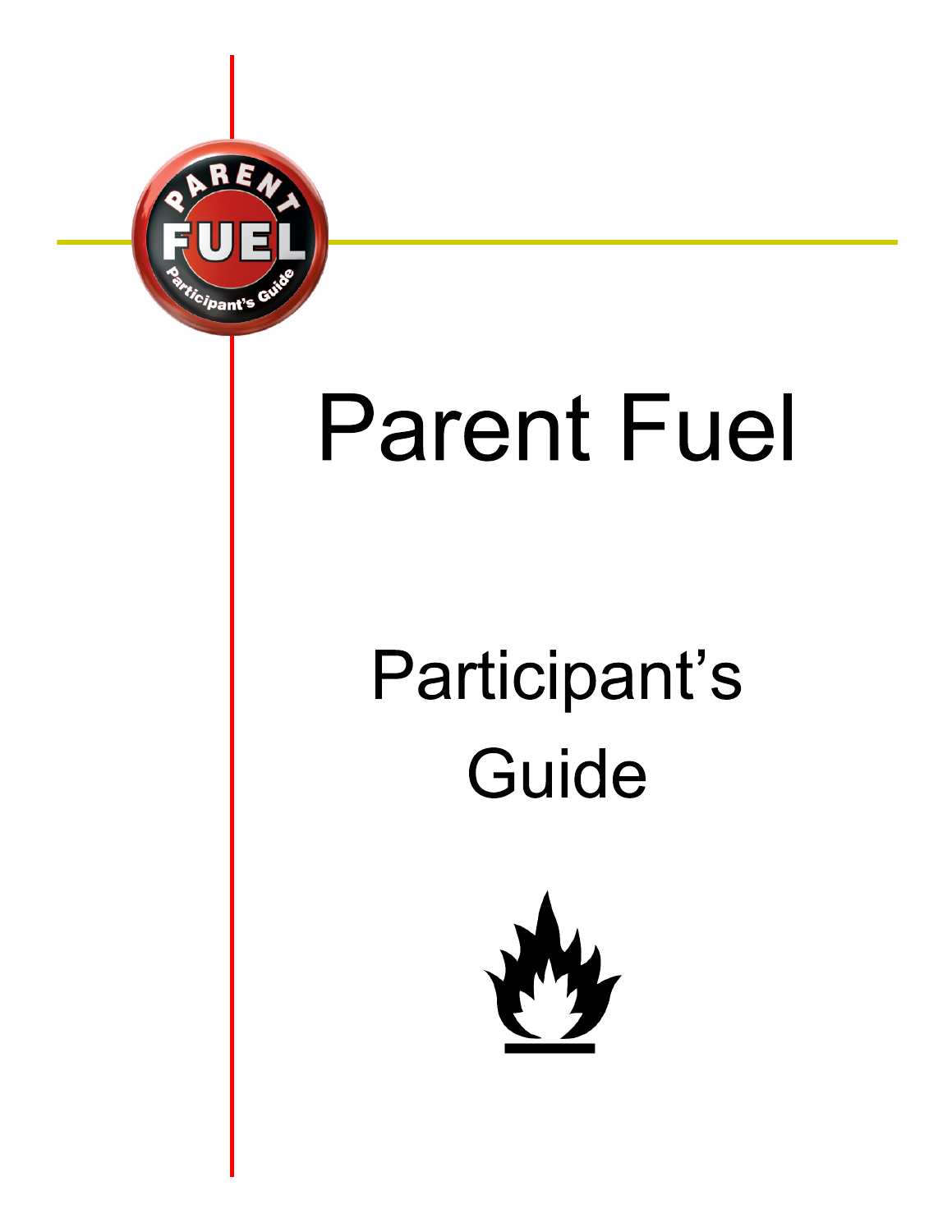

The Parent Fuel Participant's Guide is designed for use during the video sessions. It can be downloaded free and then assembled into a notebook for the purpose of taking notes during the video segments and during the discussions of the videos.

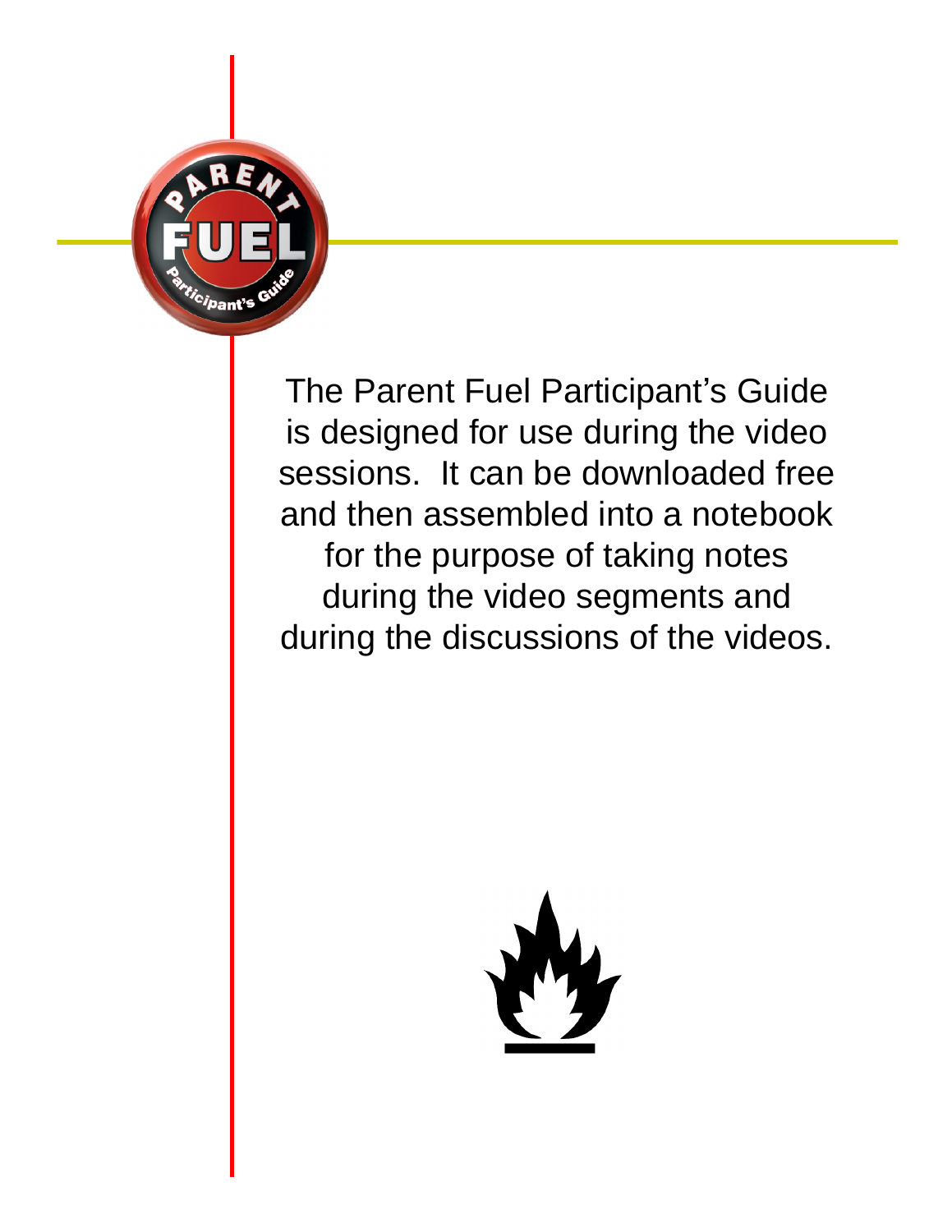

# Imperfections

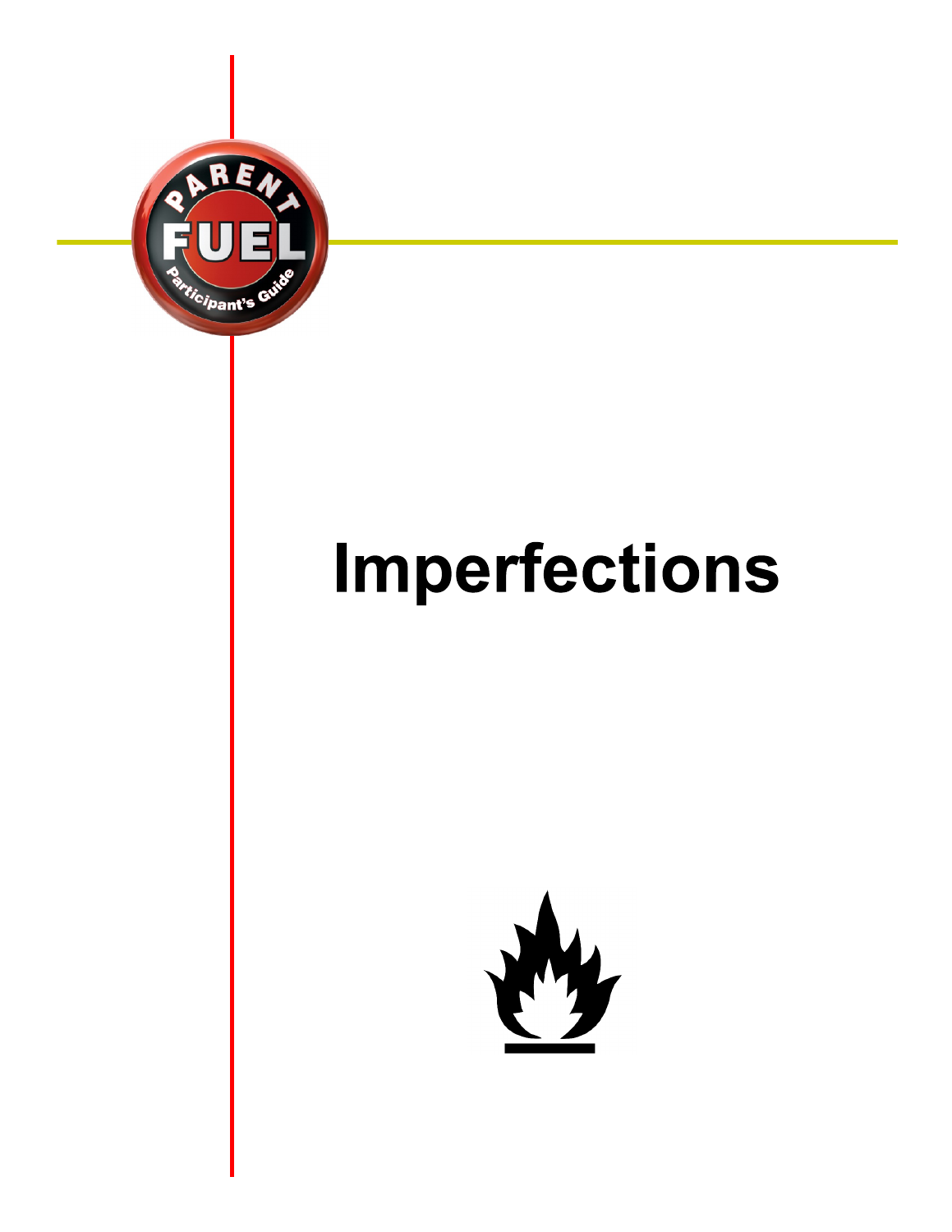# **Session 1 Imperfections**



*i*pant's

**What imperfections do I face?**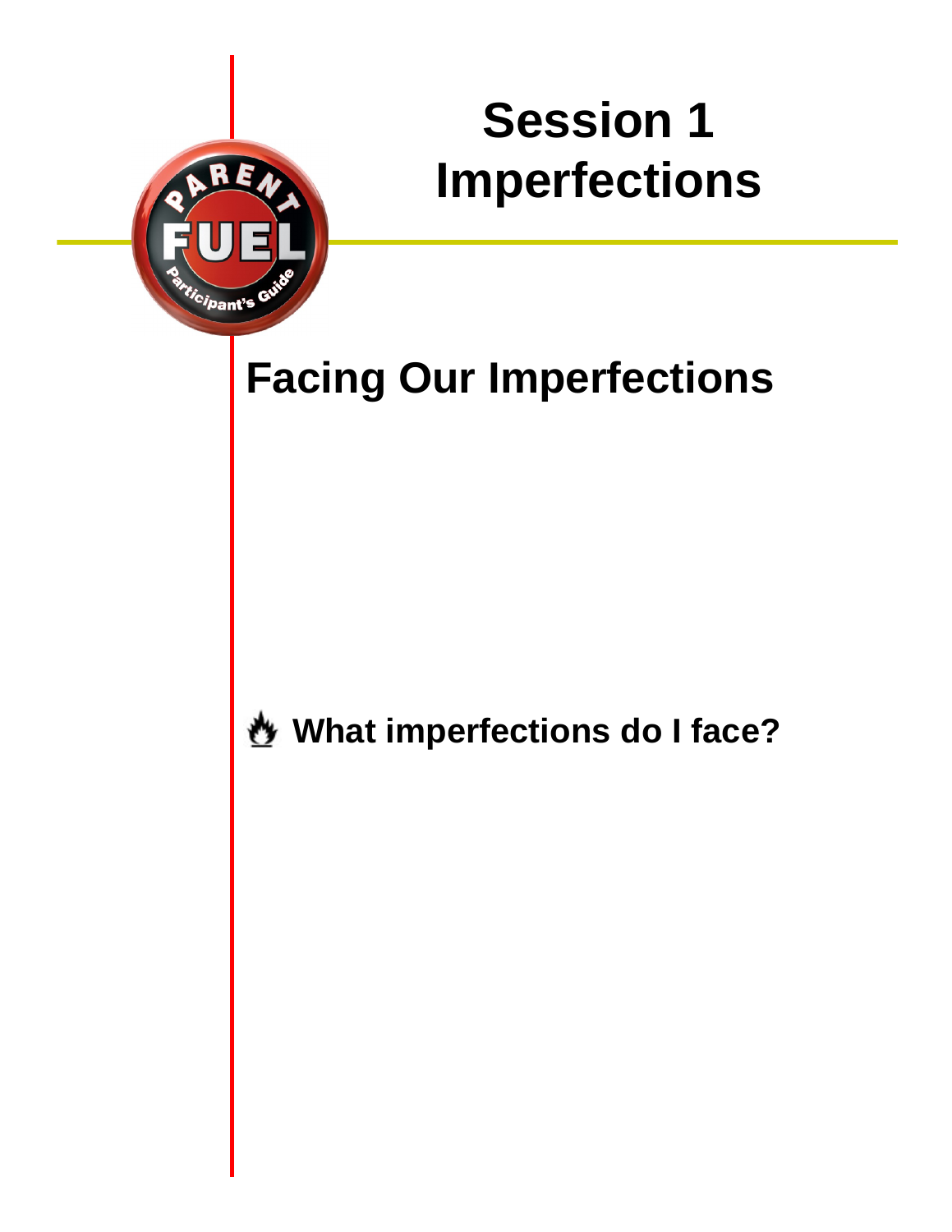# **Session 1 Imperfections**



**How do my kids reveal my imperfections?**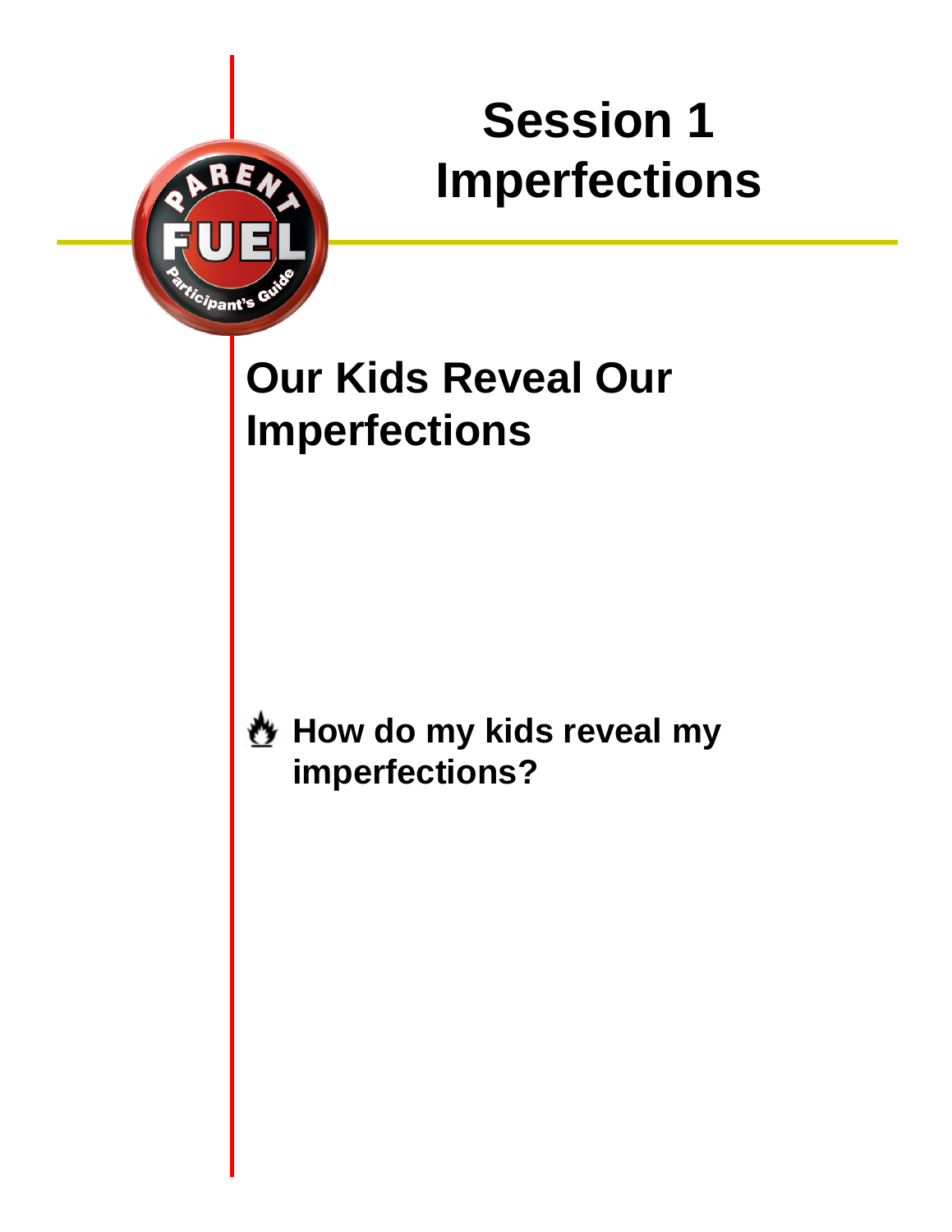### **Imperfections**

### **Our Parents Can Contribute To Our Imperfections**

*ipa*nt's

**How have my parents contributed to my imperfections?**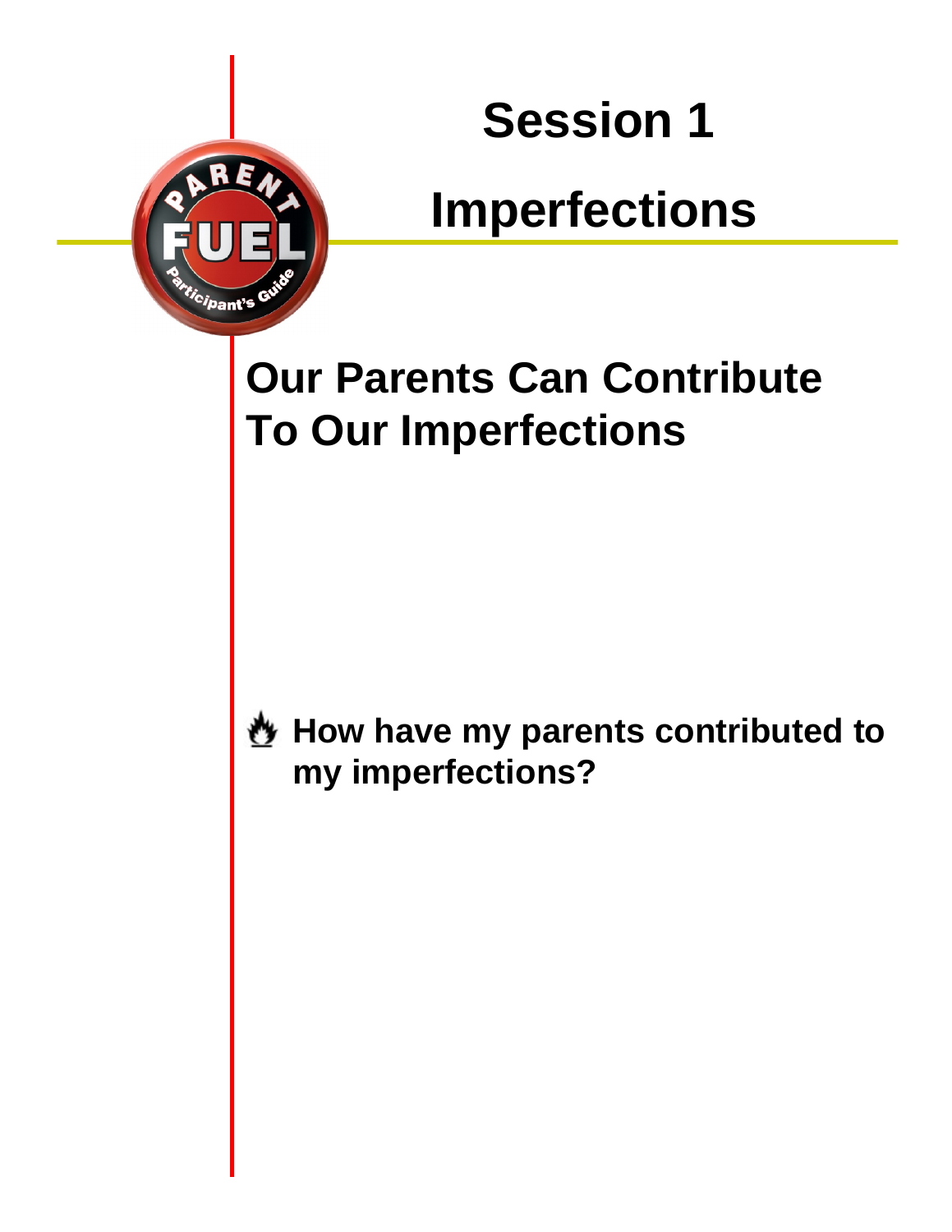# **Imperfections**

### **Difficult Circumstances Magnify Our Imperfections**

*pant'*s

**How do my difficult circumstances magnify my imperfections?**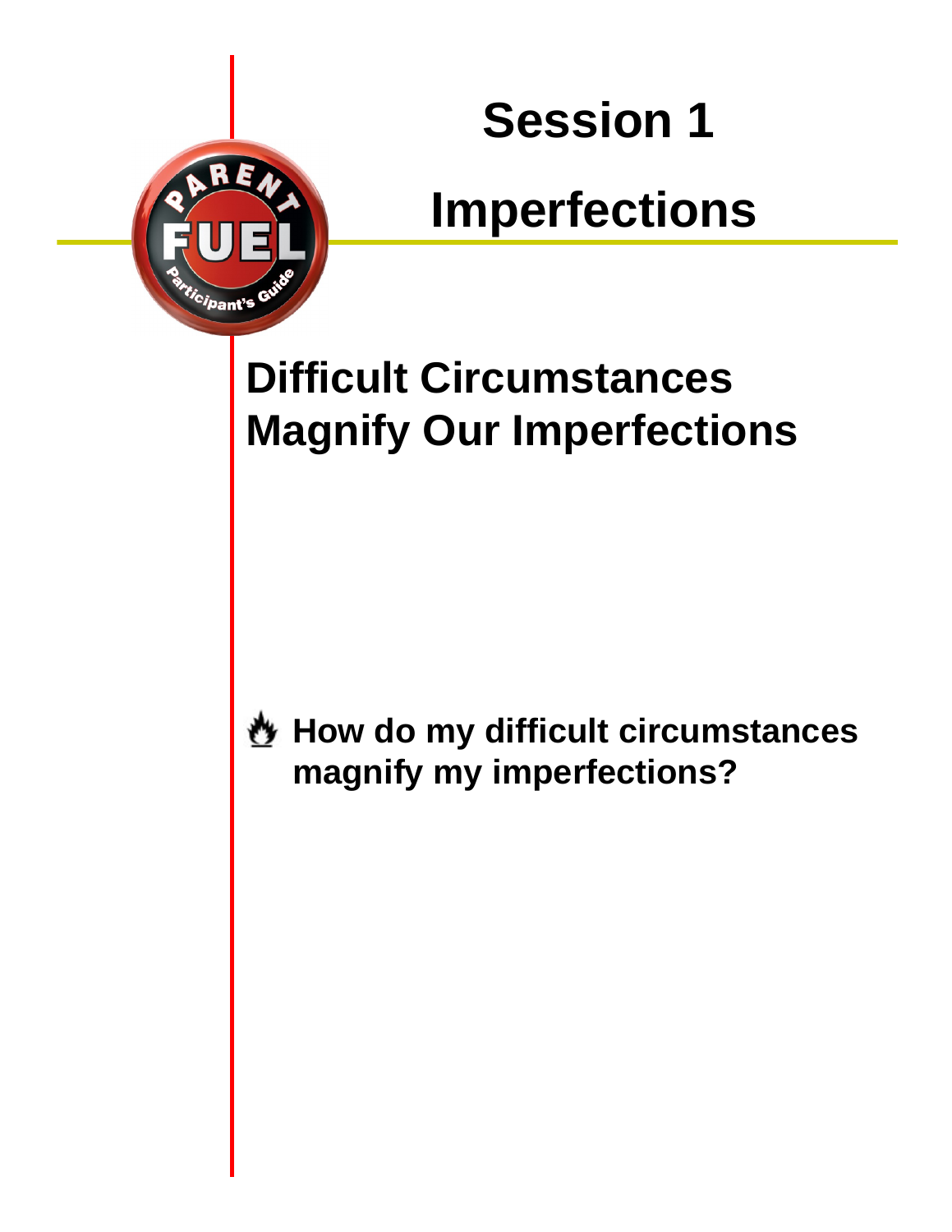# **Imperfections**

**Imperfections - Barry St. Clair** 

**In spite of my imperfections, how do I fuel the fire in my kids?**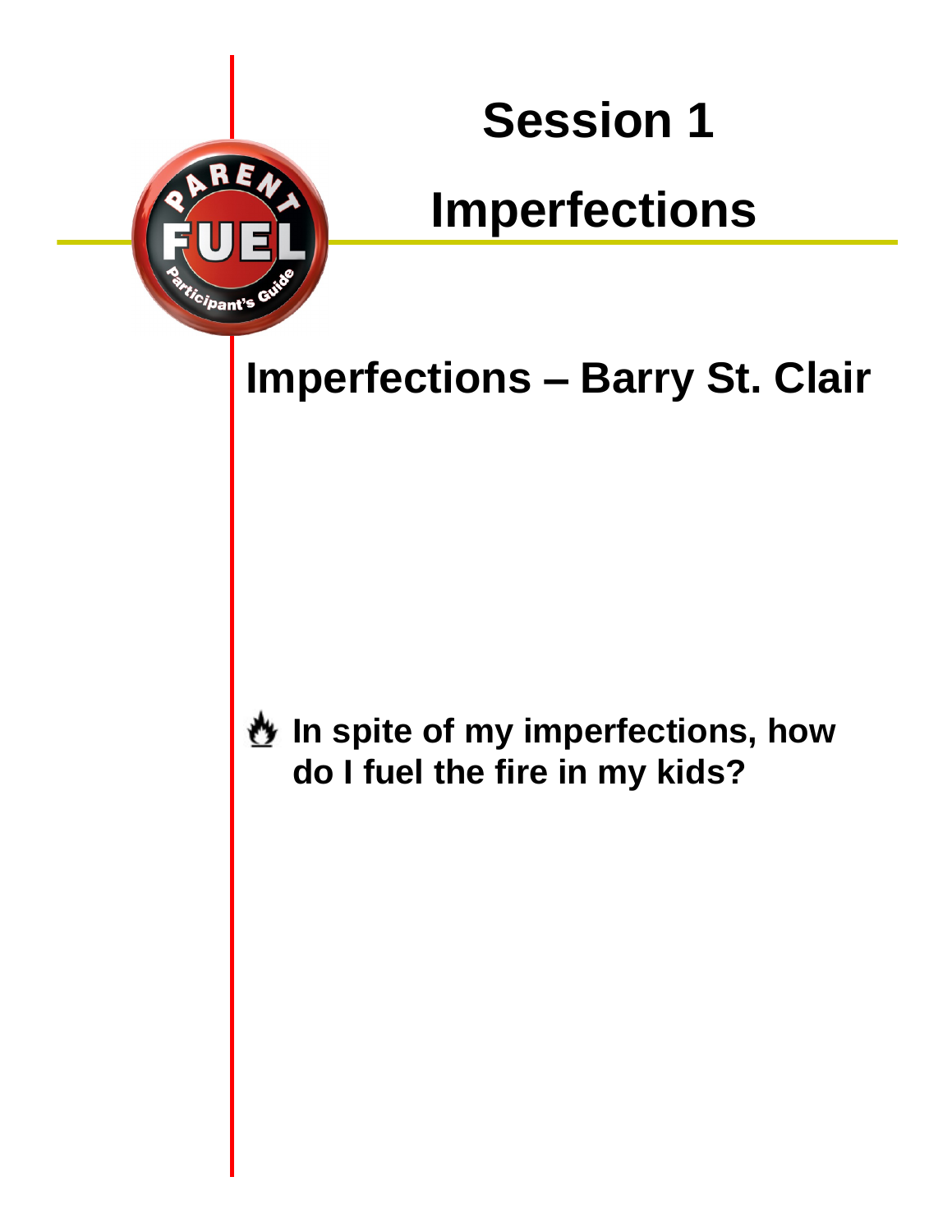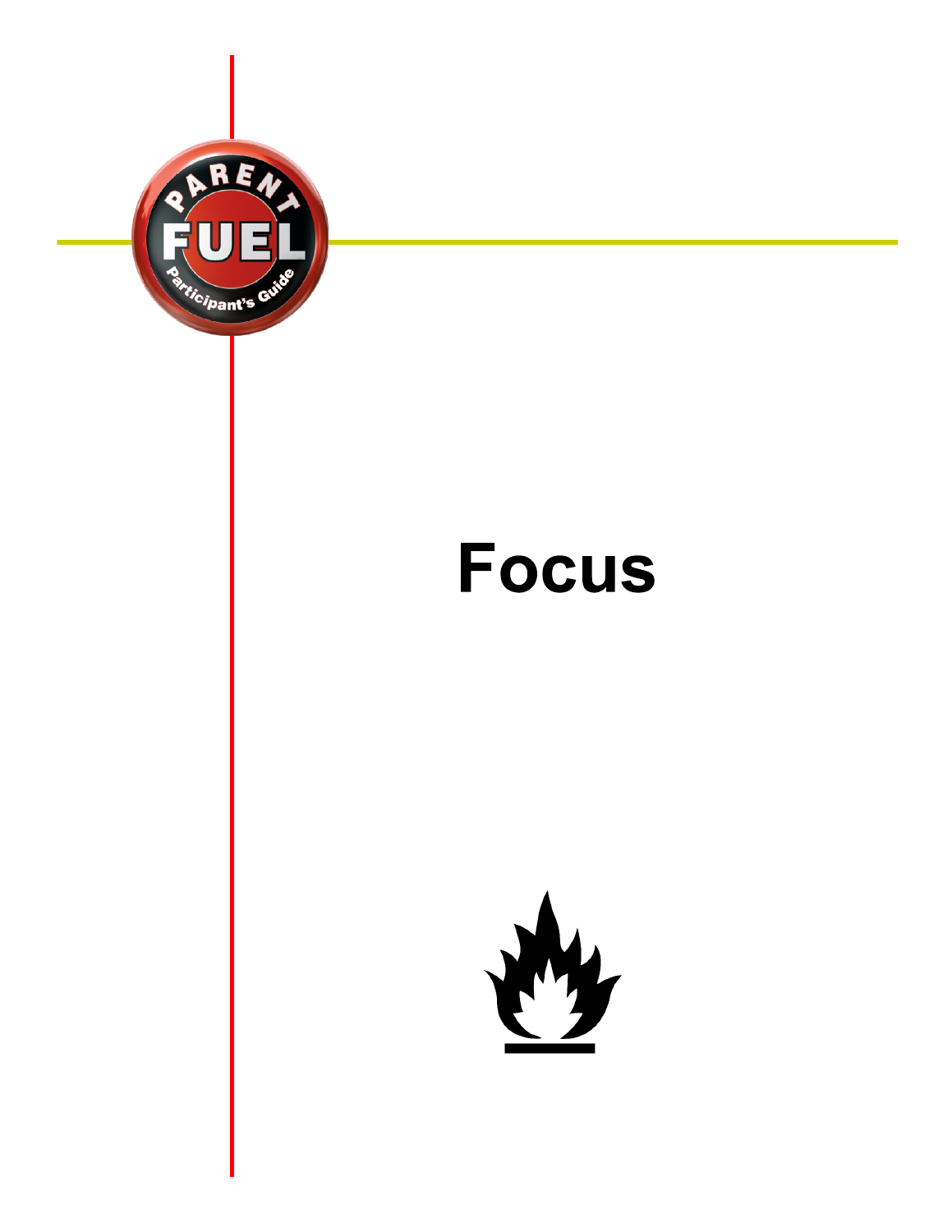### **Focus**

**Struggling With Behavior**

*.<br>Ipa*nt's

**What struggles do I have with my kids behaviors?**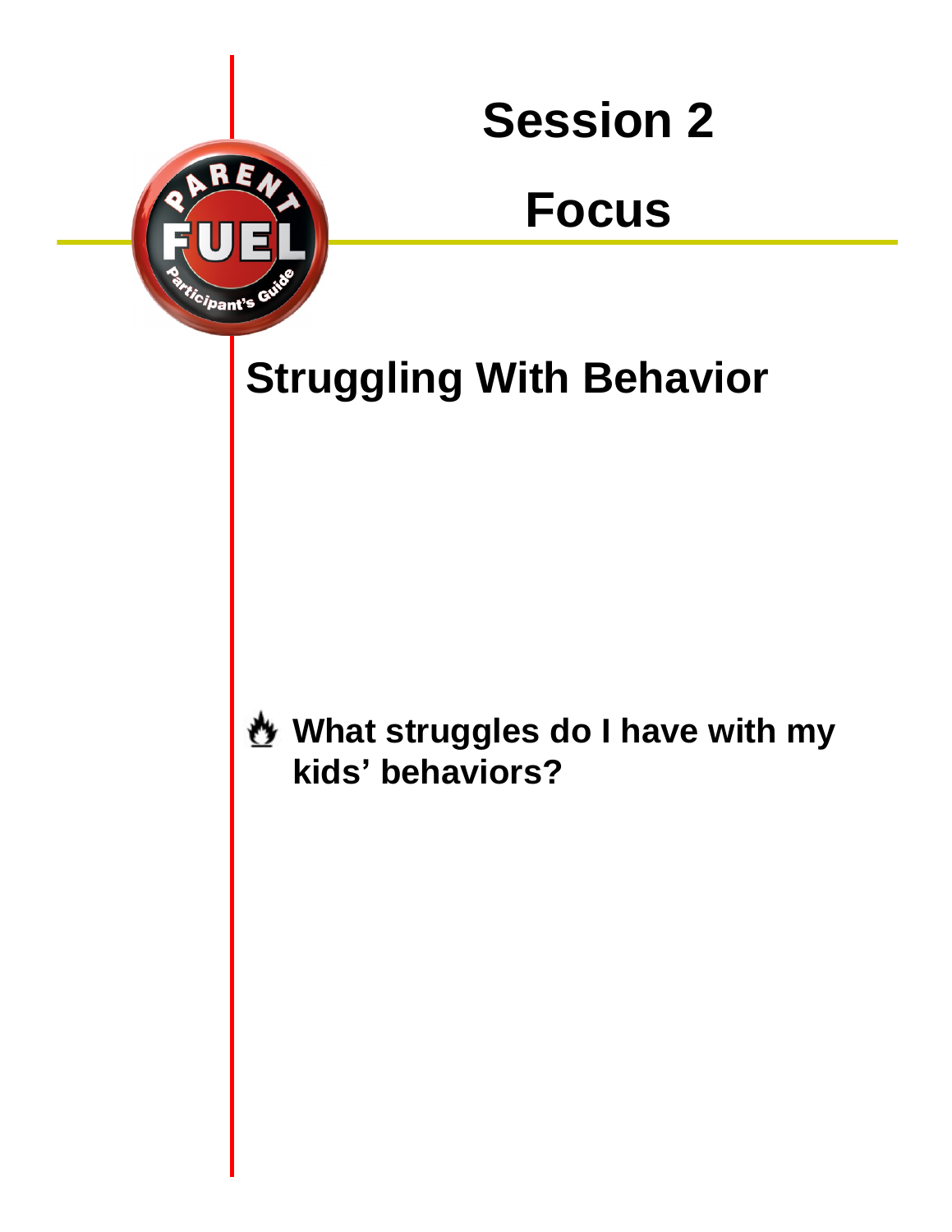### **Focus**

**Seeing Through Behavior**

*ipant's* 

**What can I do to see through my kids behaviors?**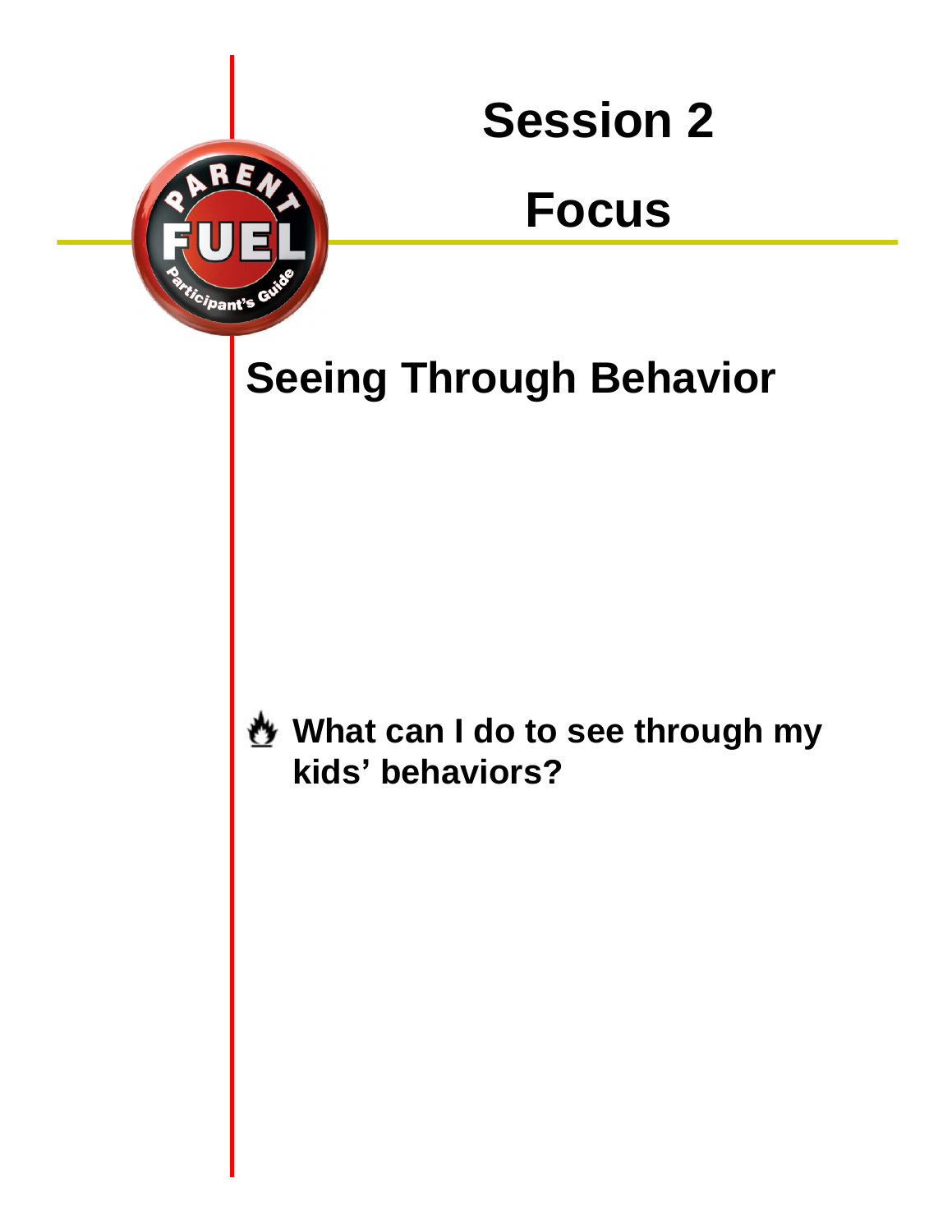### **Focus**

### **Finding Focus**

<sup>}j</sup>pant'§

#### **What focus do I need to find and why?**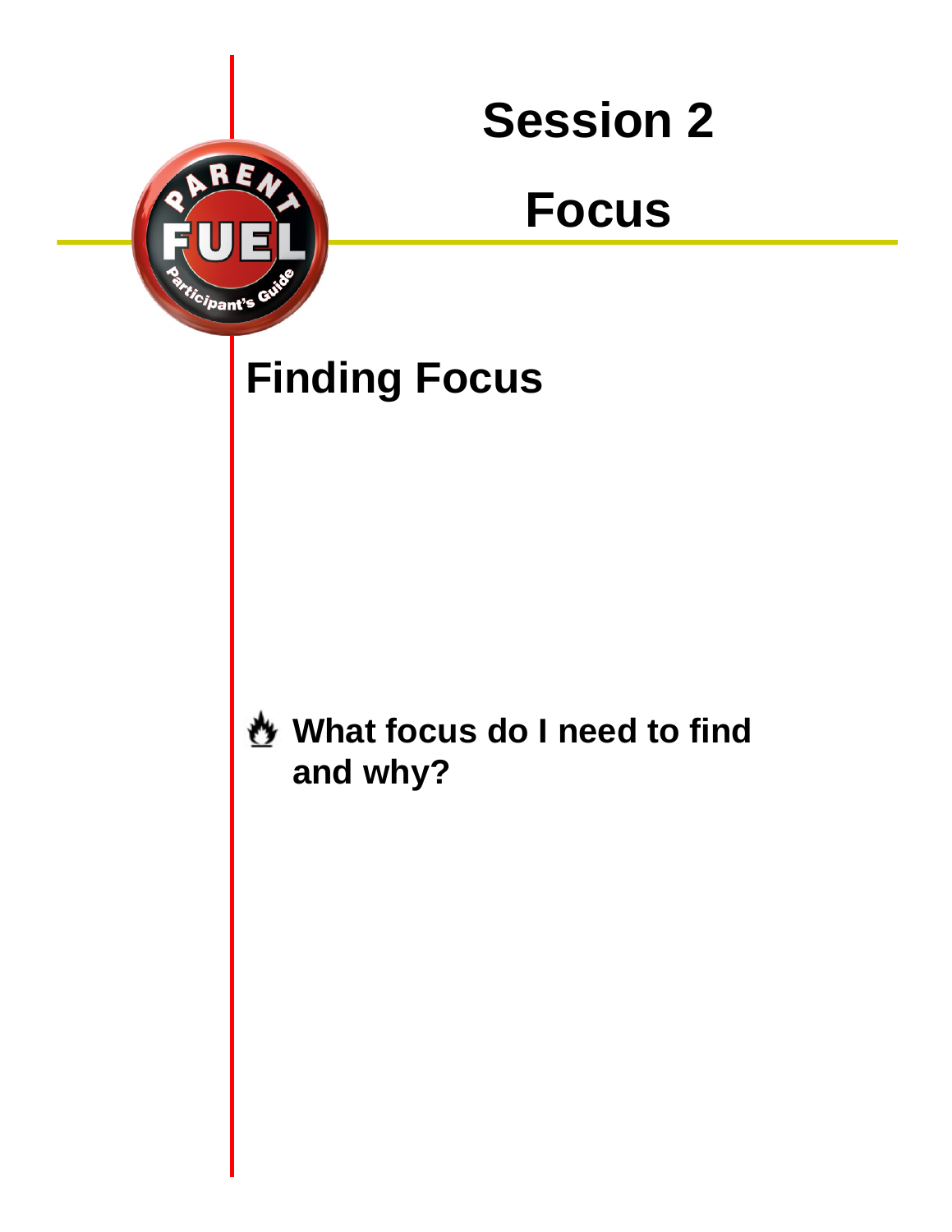### **Focus**

**Focus Barry St. Clair**

*ipant's* 

**How can I love Jesus more?**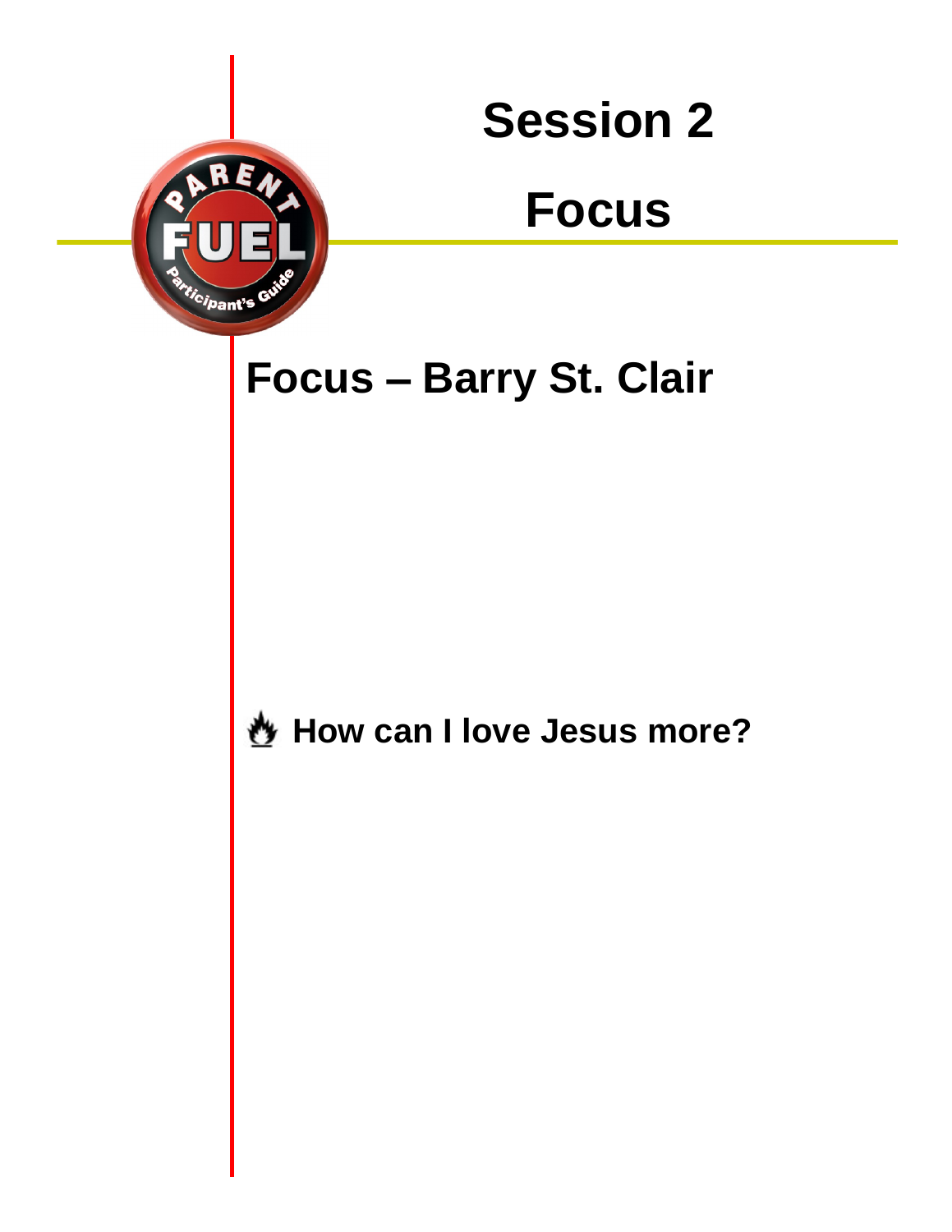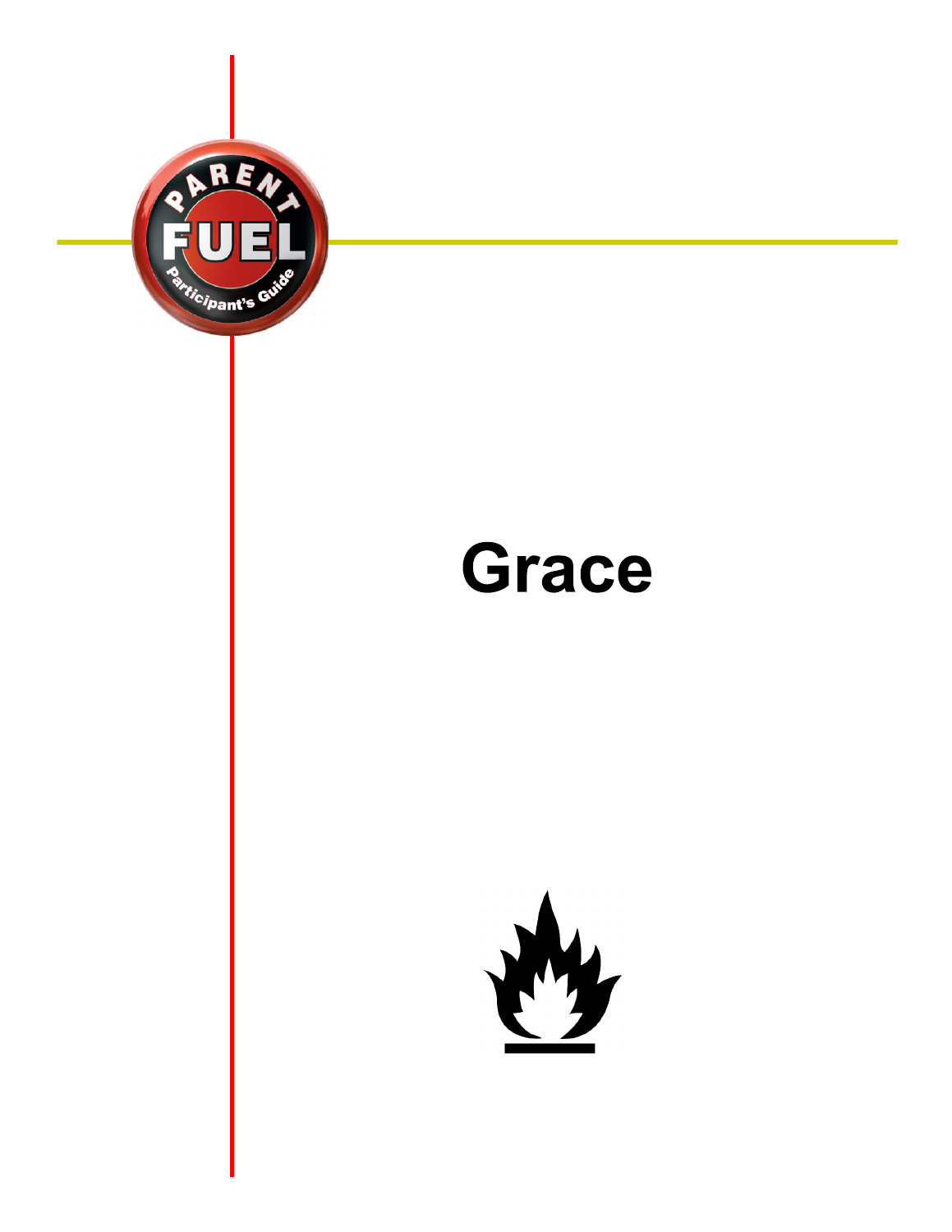

### **Grace**

### **Frustrating Behavior**

*.<br>Ipa*nt's

**How do I deal with my kids frustrating behaviors?**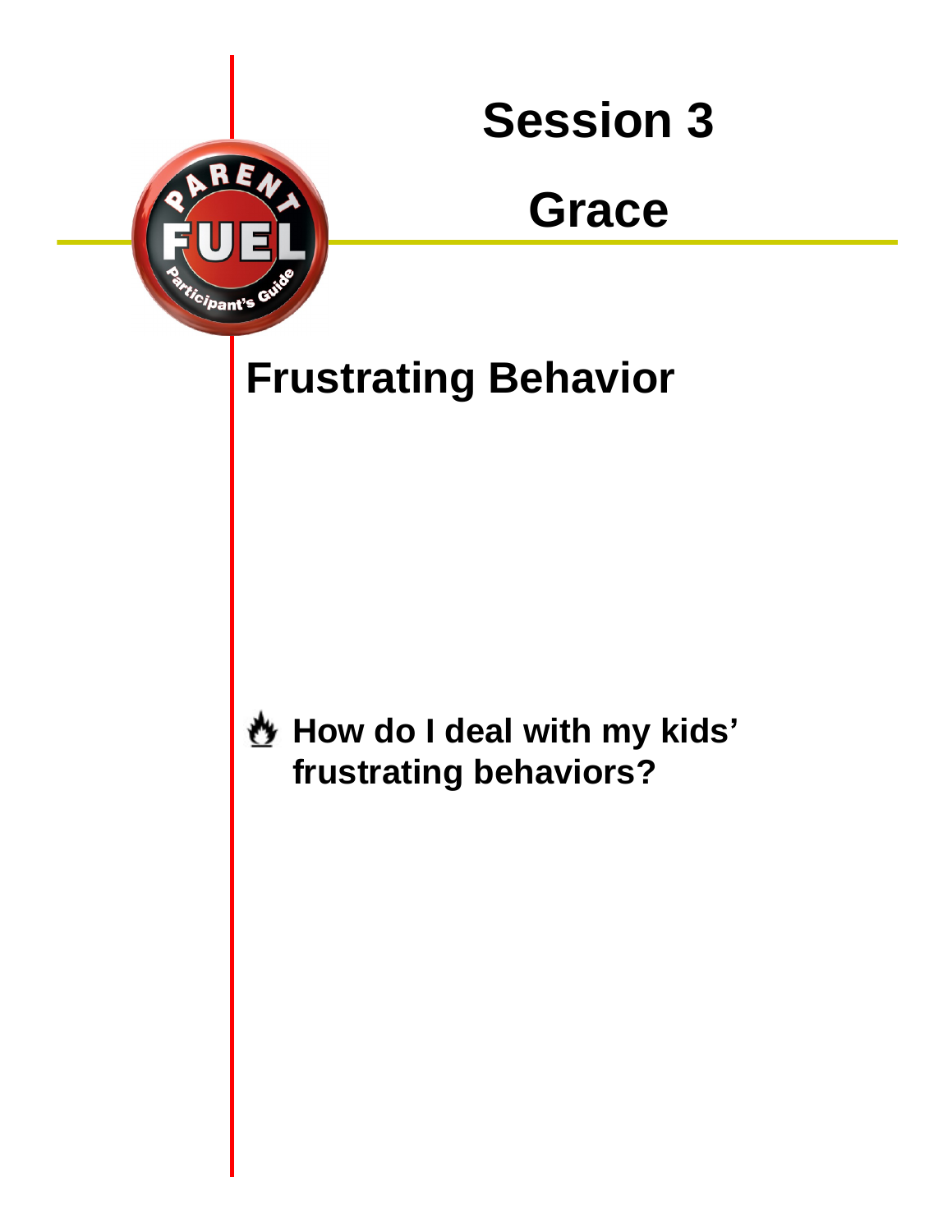

### **Grace**

### **Reactions To The Rules**

*ipant'*s

**How do my kids react to my rules?**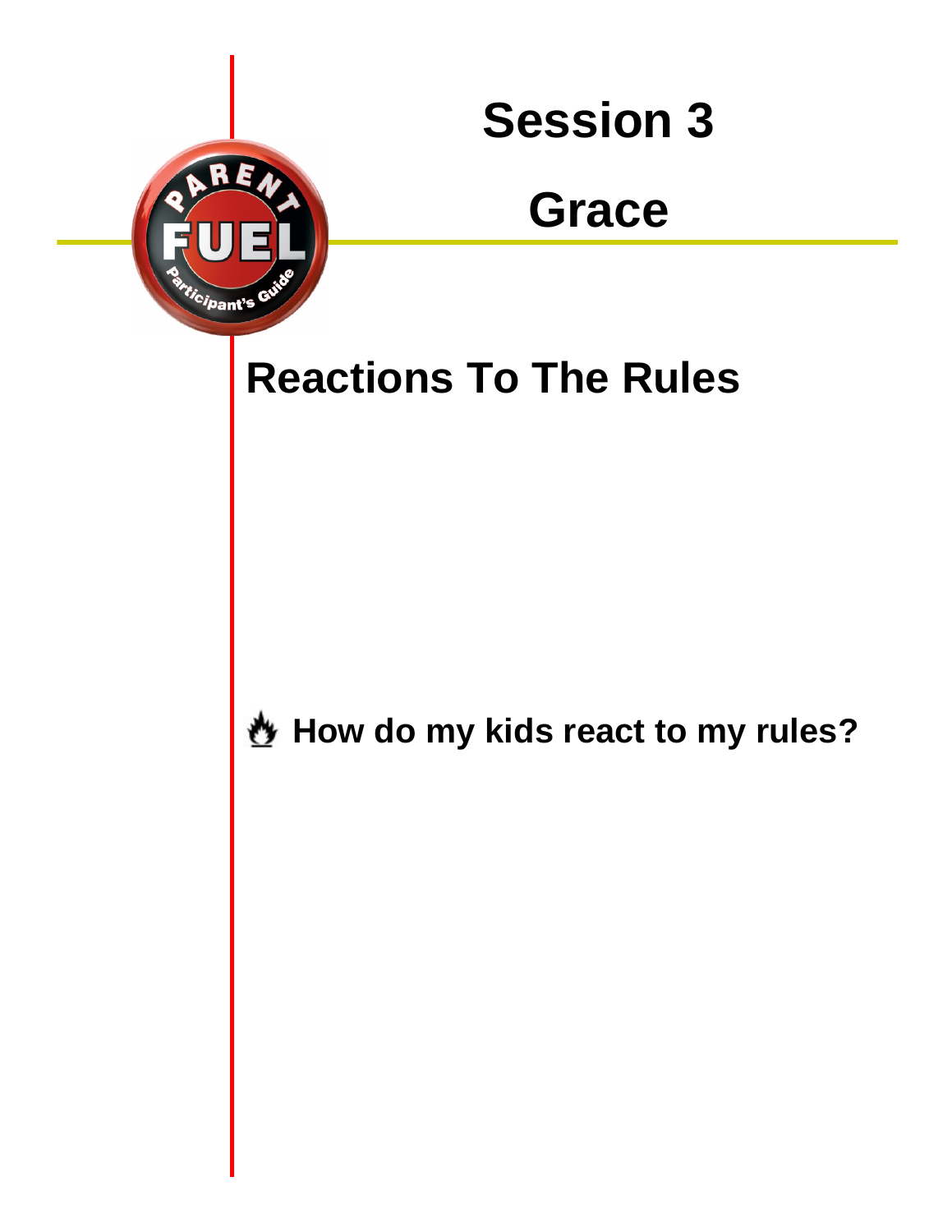### **Grace**

### **Exercising Grace**

*.<br>Ipa*nt's

**What struggles have I faced in exercising grace with my kids?**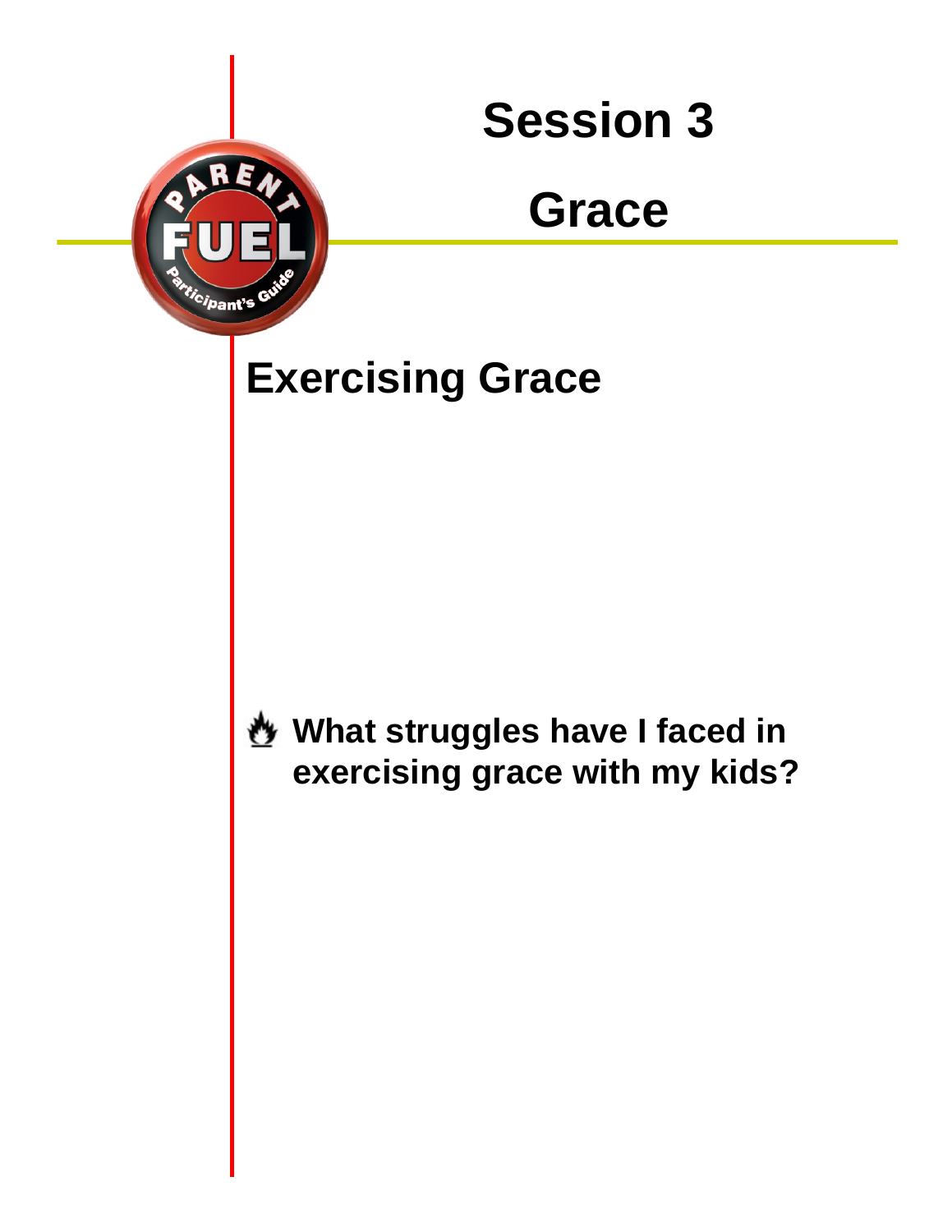

### **Grace**

**Grace Barry St. Clair**

*ipant's* 

**What do I do to shift from rules to grace?**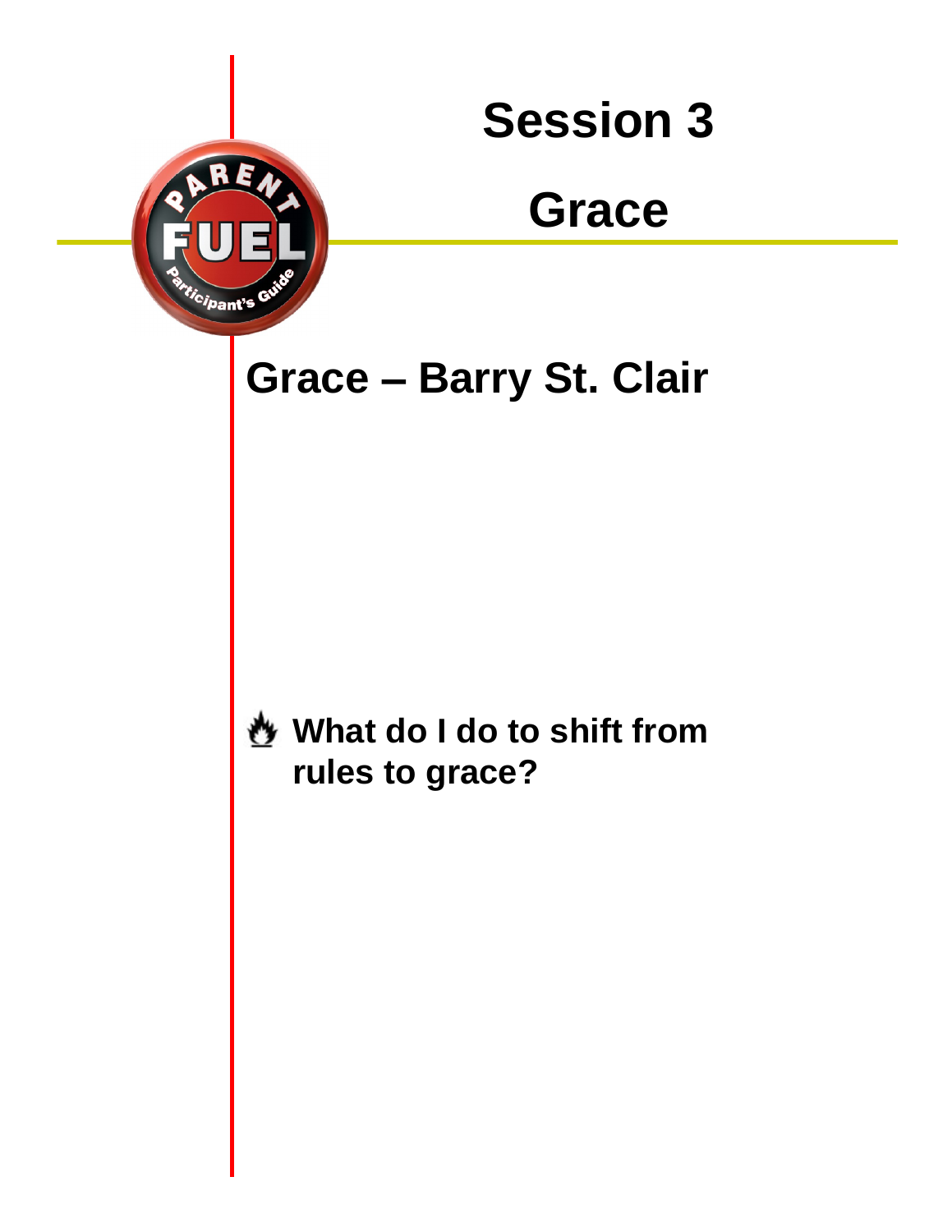

# **Relationships**

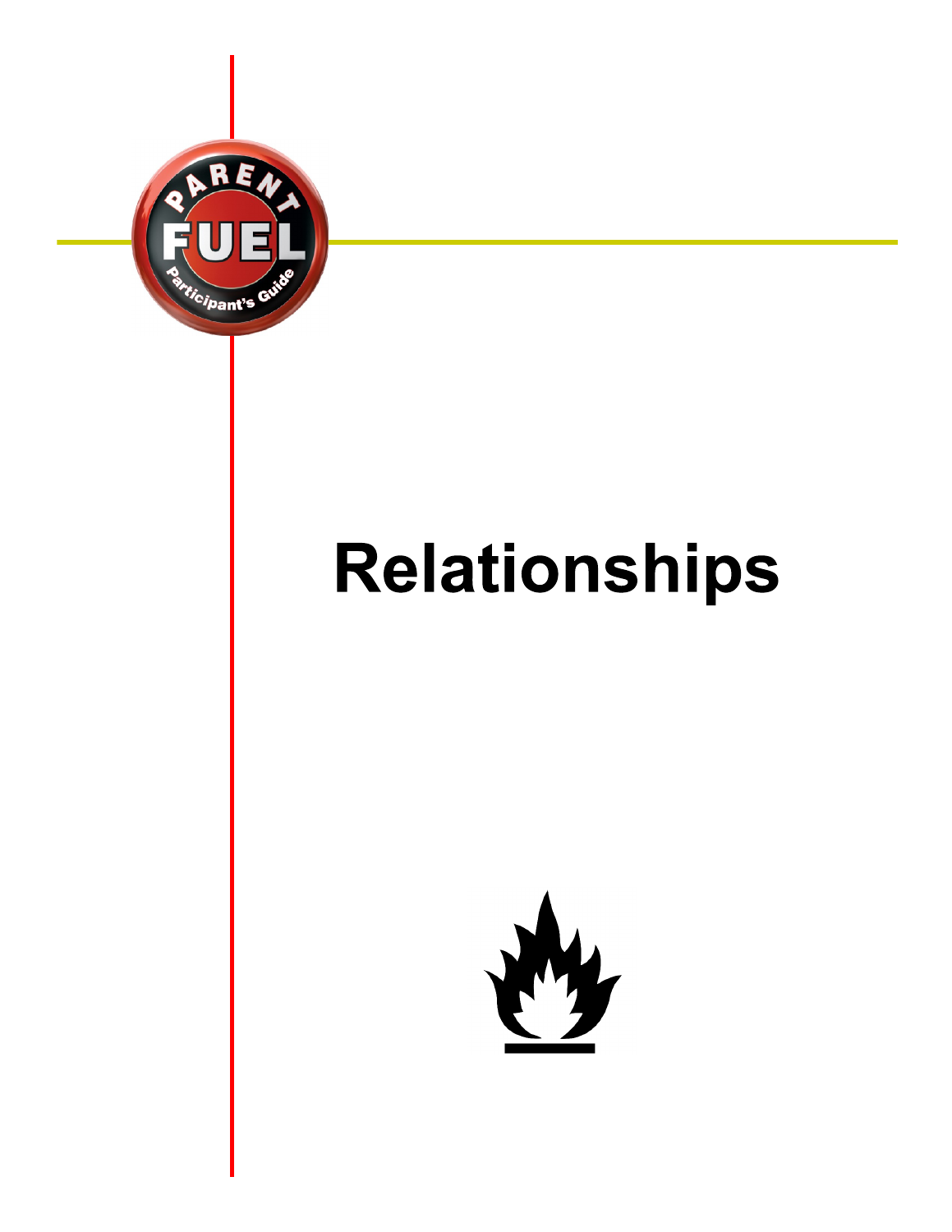# **Relationships**

### **Facing The Effects Of Our Busyness**

*ipant's* 

**How does my busyness affect my relationship with my kids?**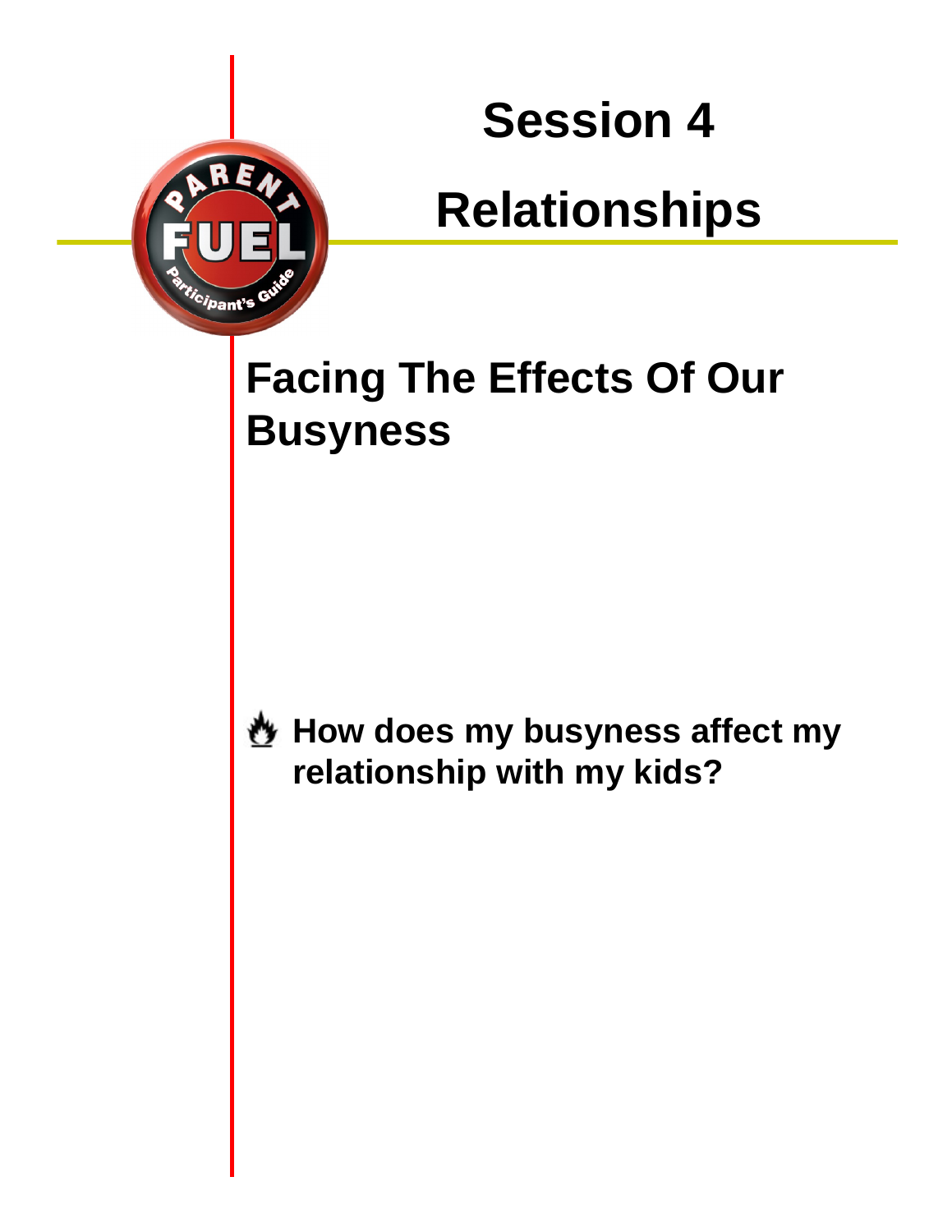# **Relationships**

### **Finding Time**

*.<br>Ipa*nt's

#### **How do I find time to be with my kids?**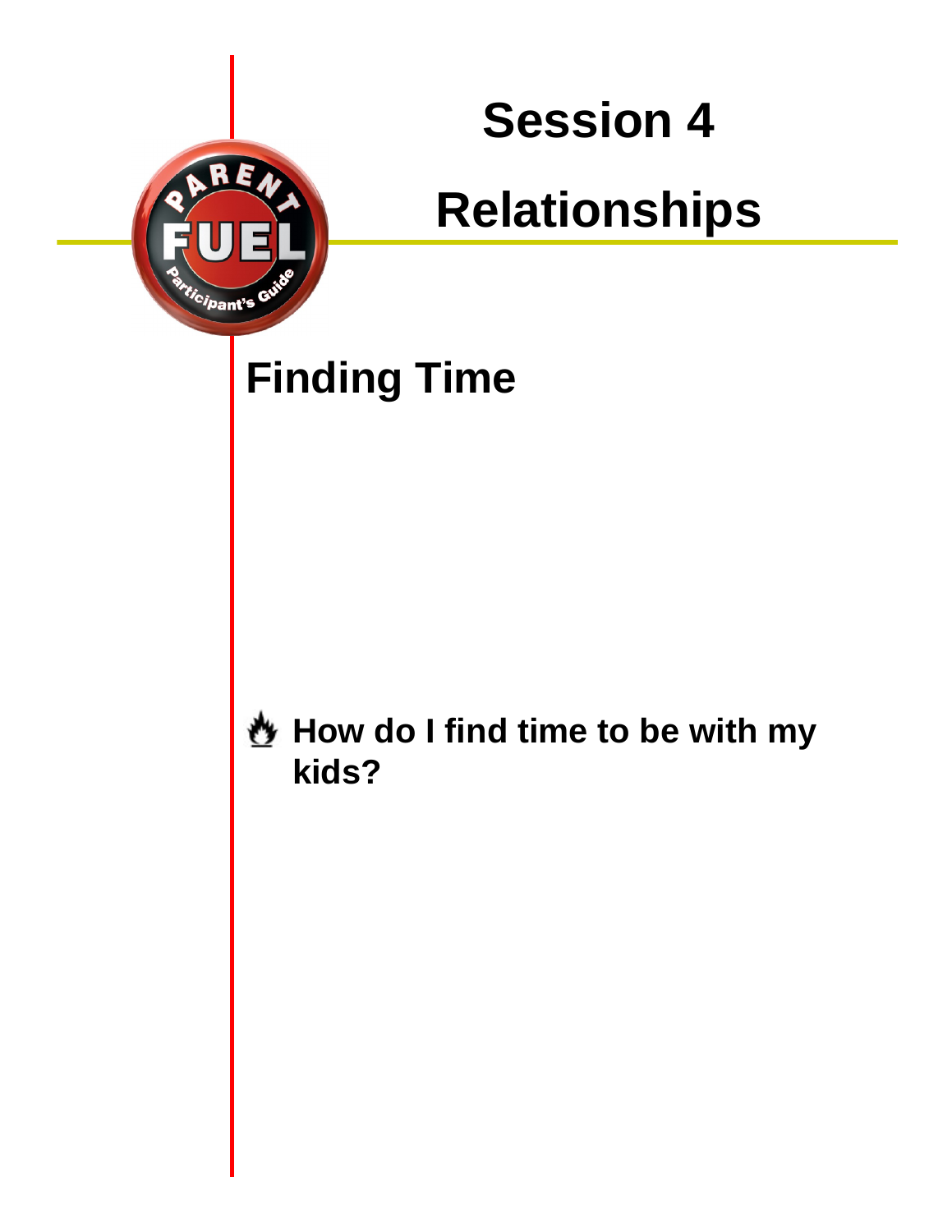# **Relationships**

**Connecting With Our Kids**

*ipa*nt's

**How do I connect in a real relationship with my kids?**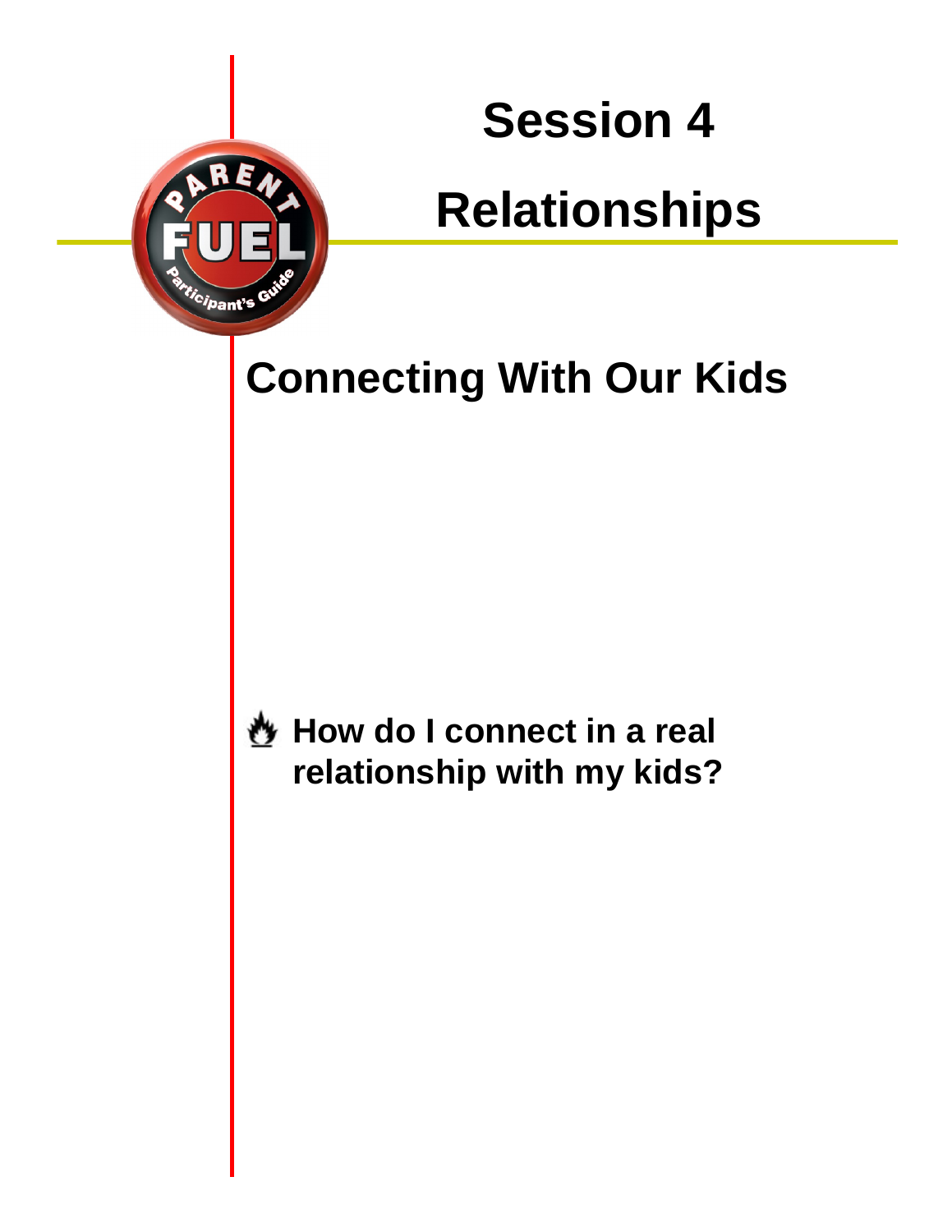# **Relationships**

**Relationships - Barry St. Clair** 

*ipa*nt's

**How do I actively disciple my kids and their friends?**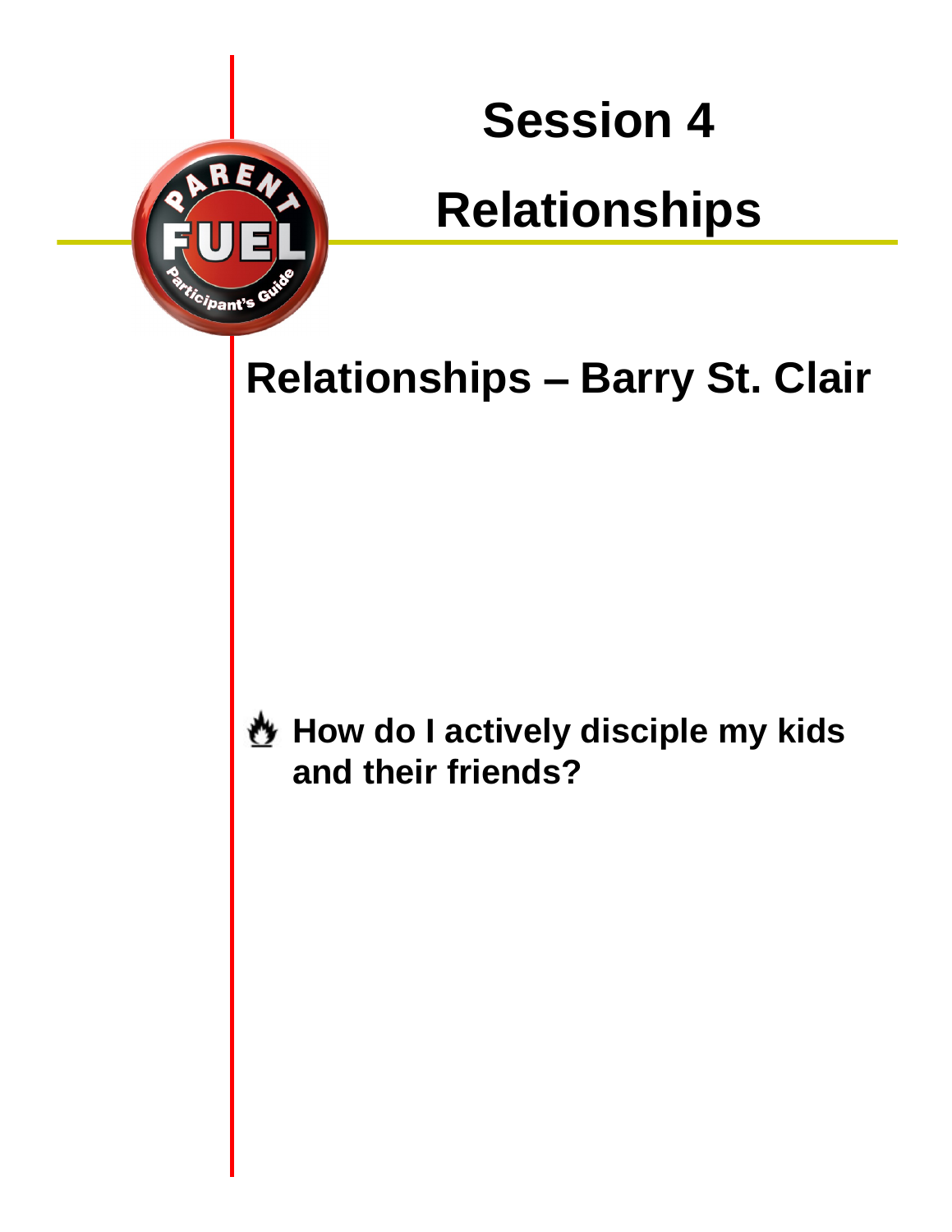

# **Discipline**

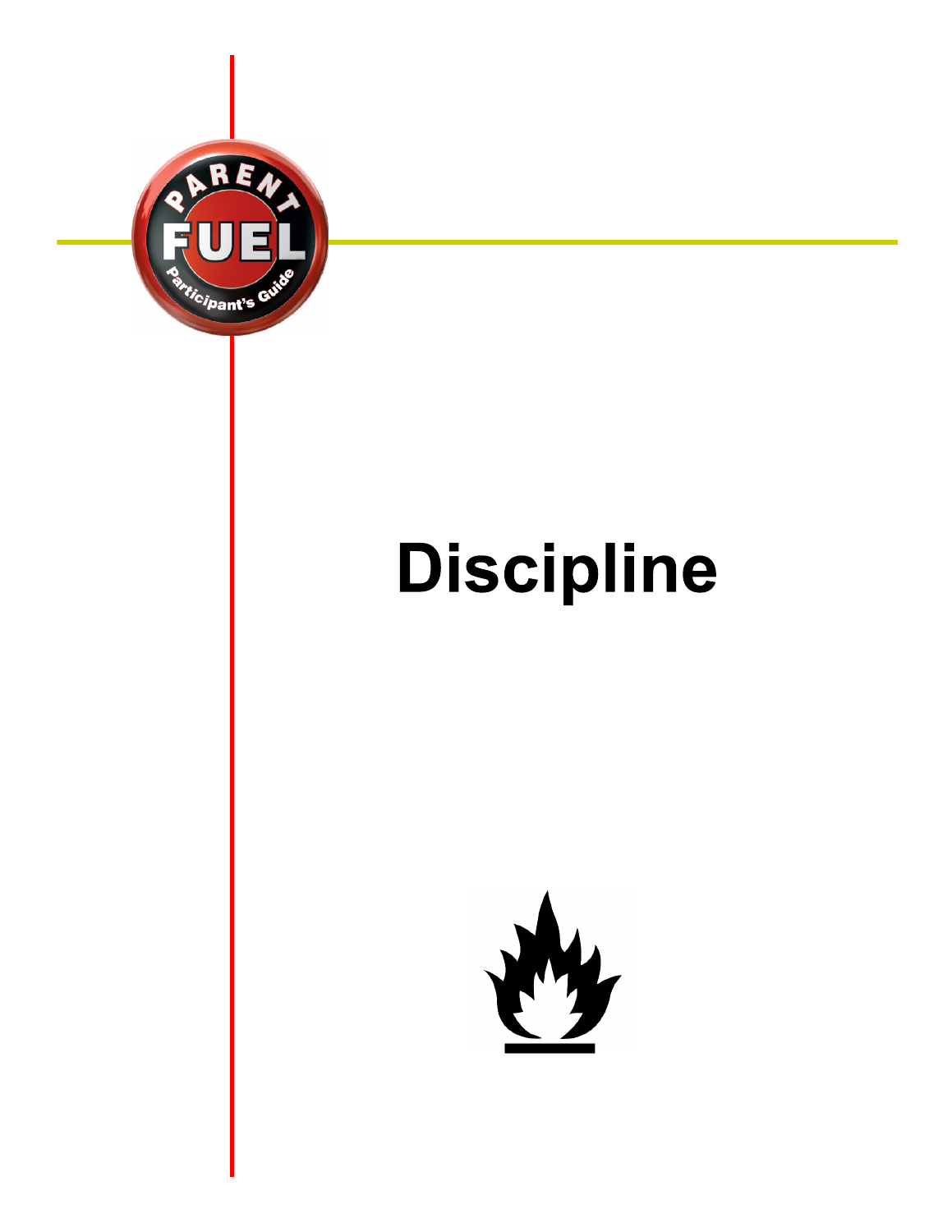# **Discipline**

### **Stretching The Limits**

*ipant*'s

**How do my kids stretch the limits?**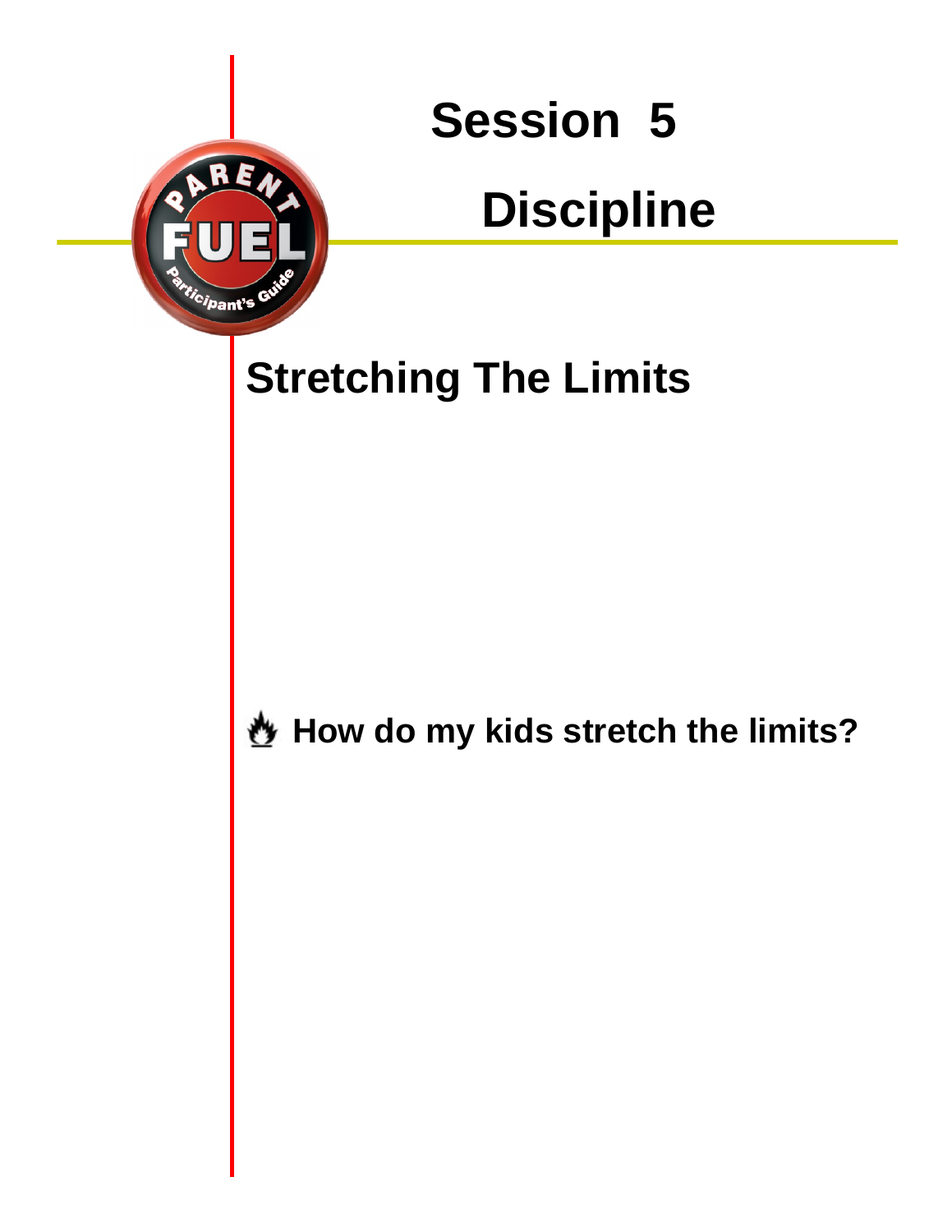# **Discipline**

### **Reacting To Our Kids Actions**

*i*pant's

**How do I react to my kids actions?**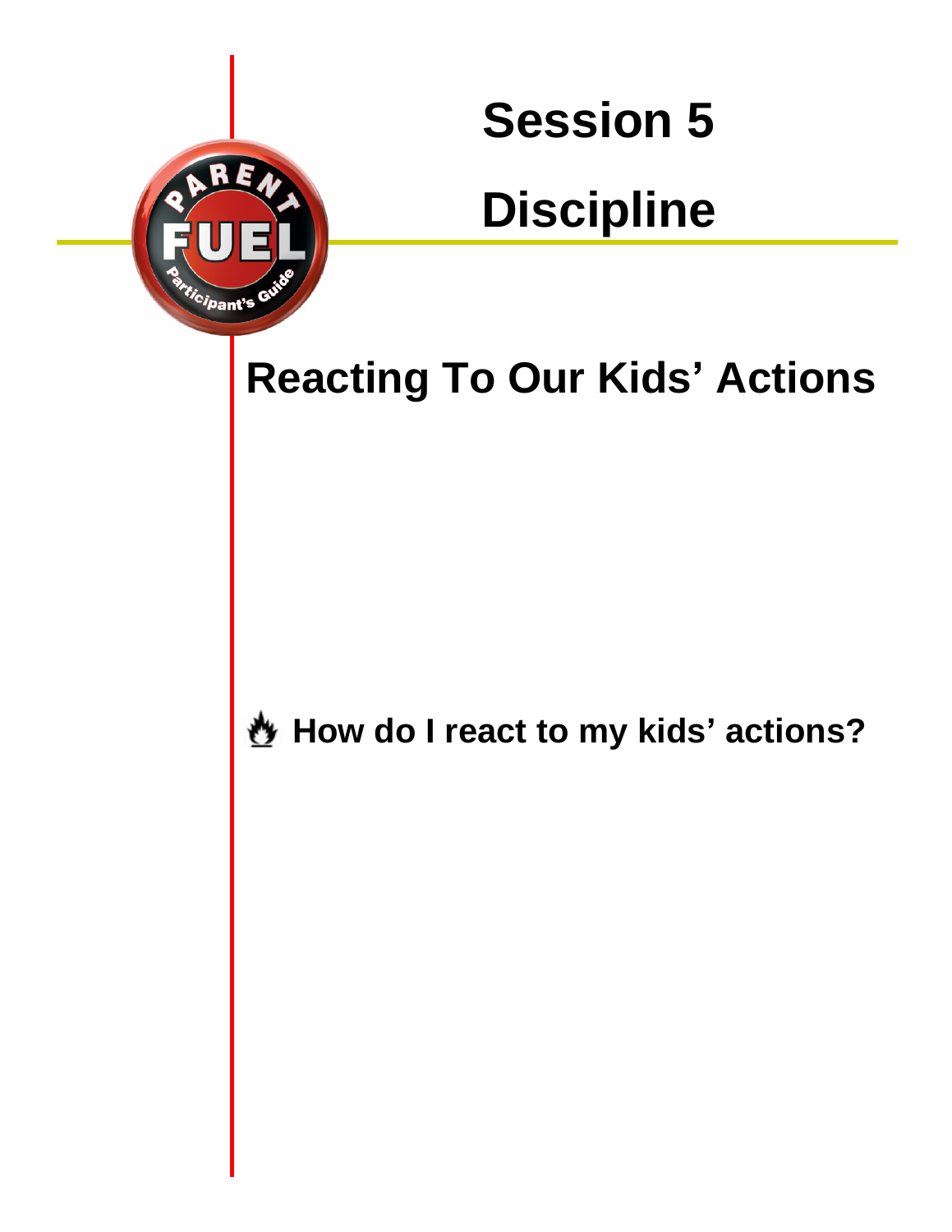# **Discipline**

### **Setting Boundaries**

*ipant'*s

**What boundaries do I need to set for my kids and why?**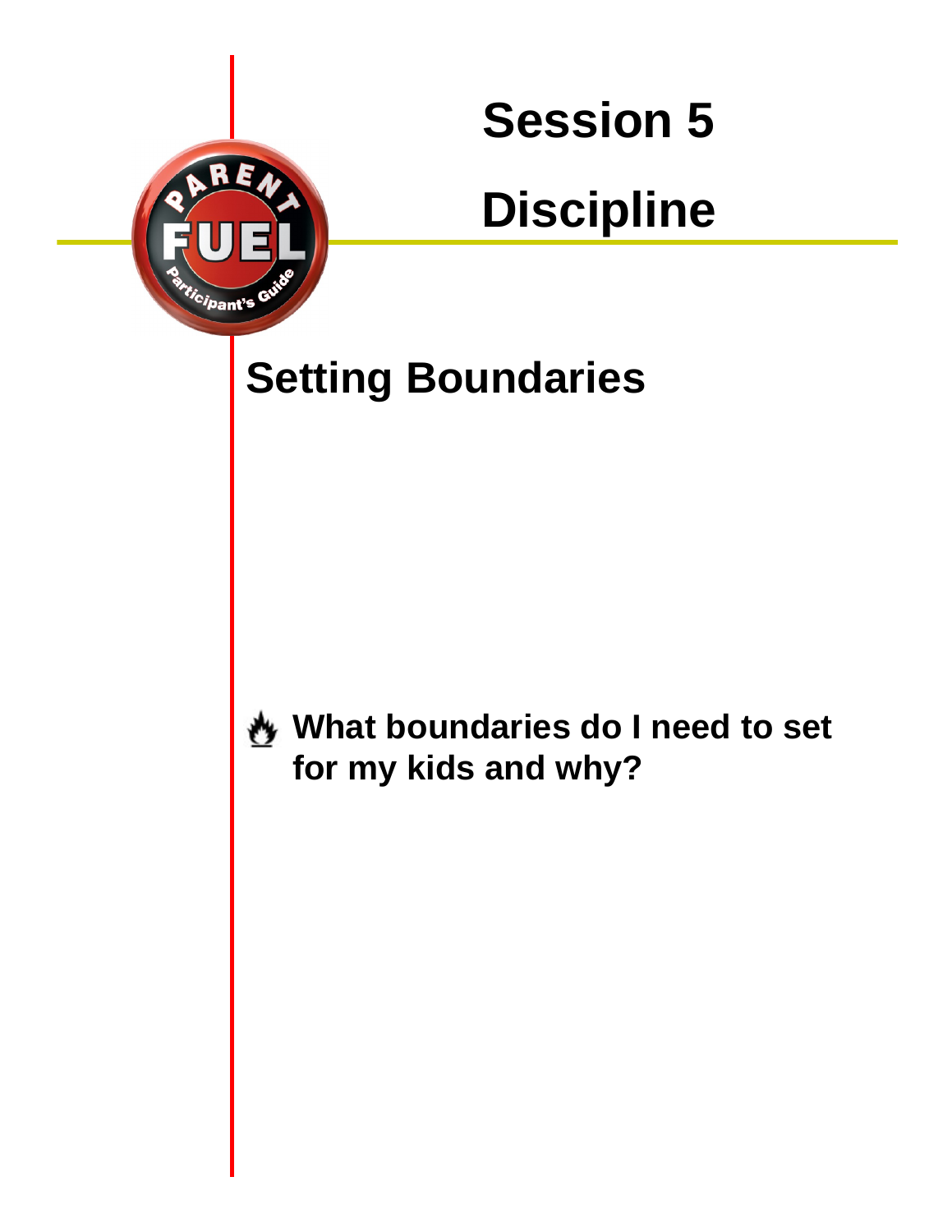# **Discipline**



*ipant'*s

**How can I realize the results of positive discipline with my kids?**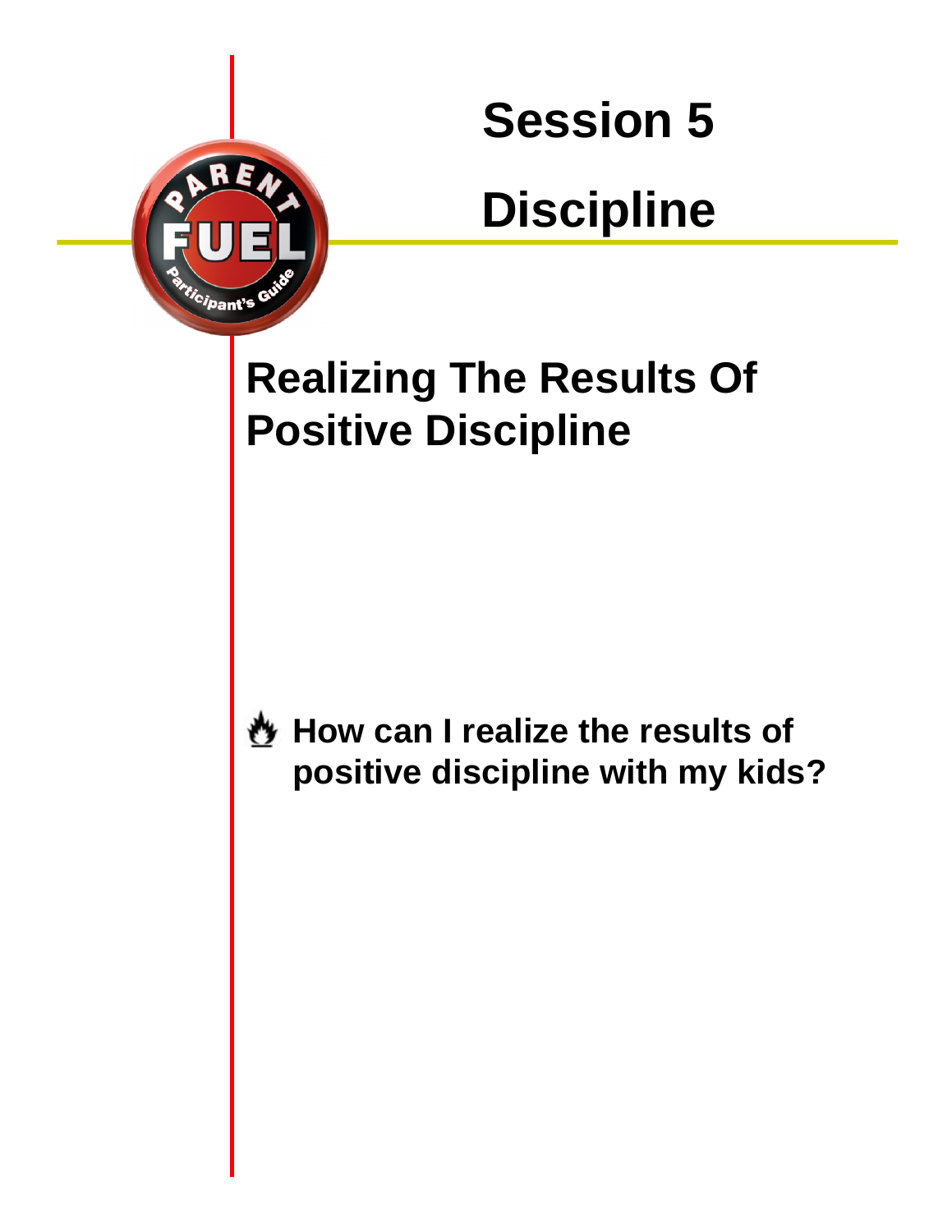# **Discipline**

### **Discipline - Barry St. Clair**

*ipa*nt's

#### **What is the hottest discipline issue and how will I handle it?**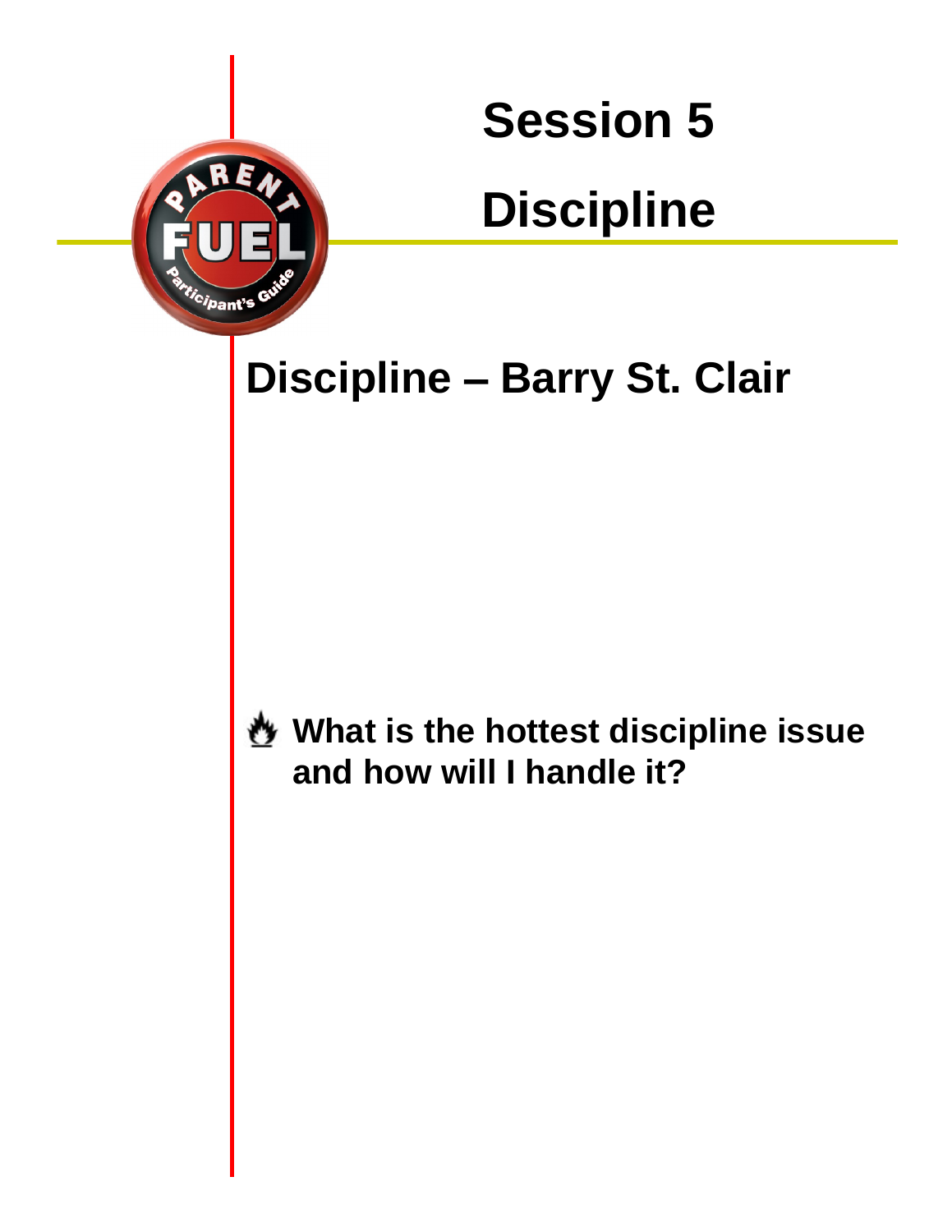

# **Release**

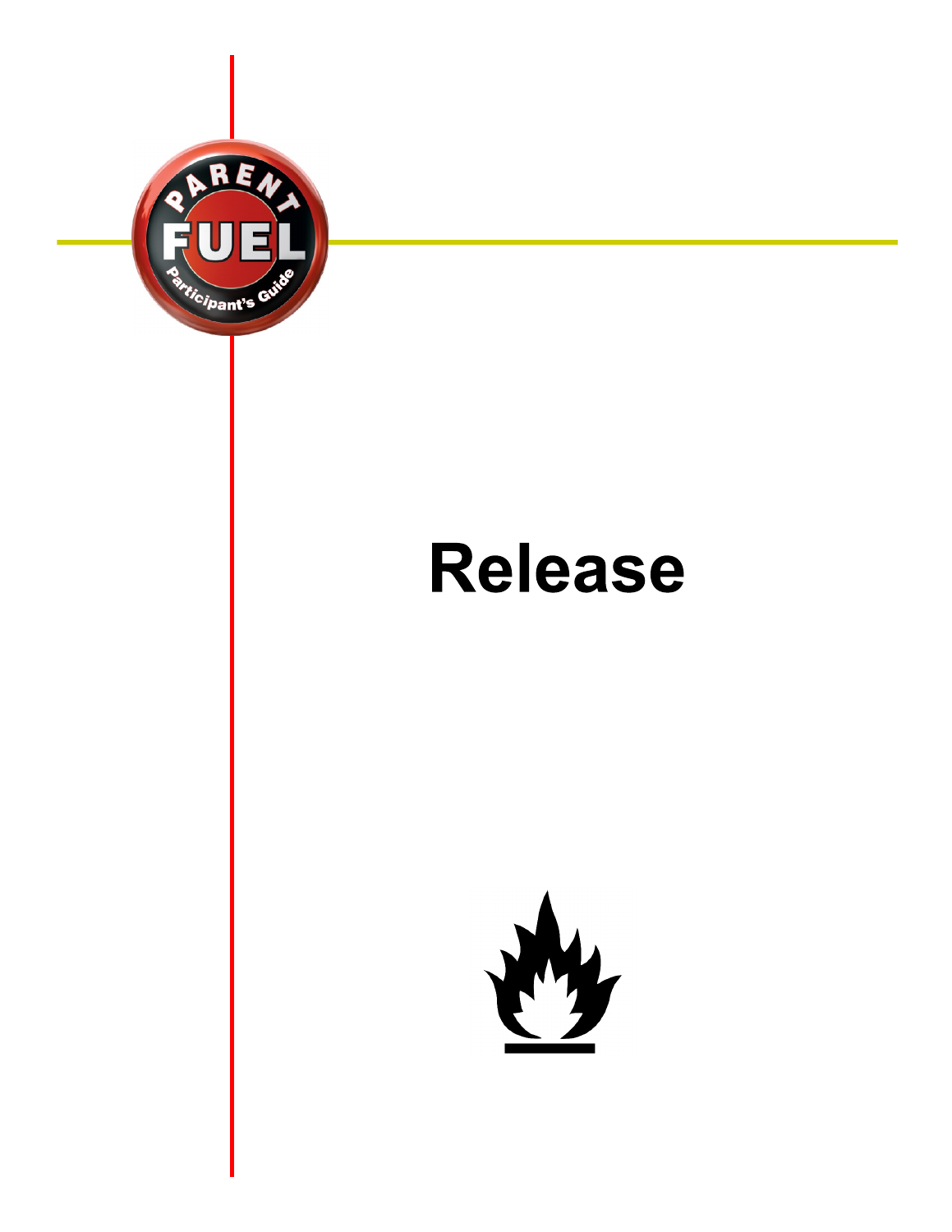### **Release**

### **Seeing Our Preconceived Expectations**

*ipant's* 

#### **What preconceived expectations do I have for my kids?**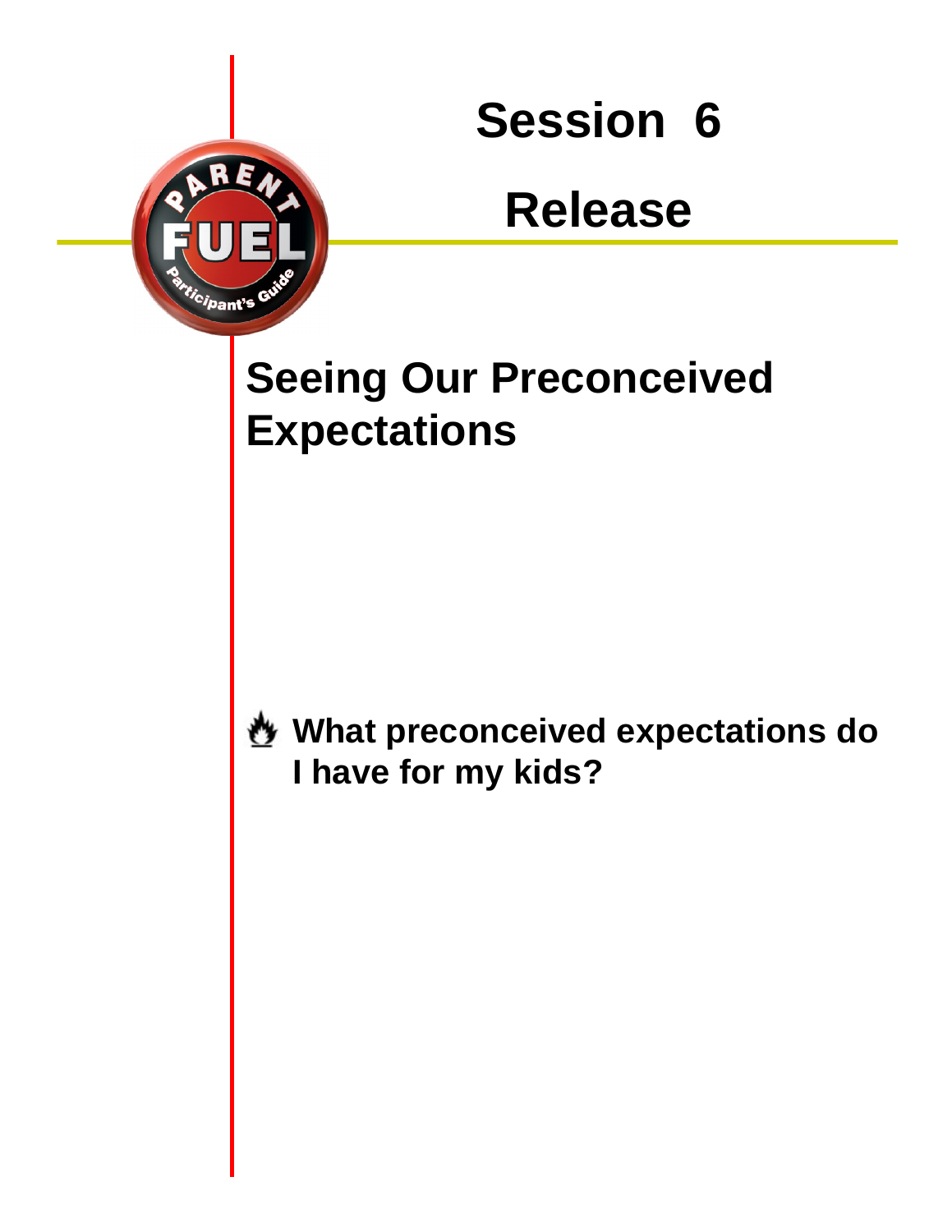### **Release**

**Changing Our Perspective**

*ipant'*s

**How do I need to change my perspective about my kids?**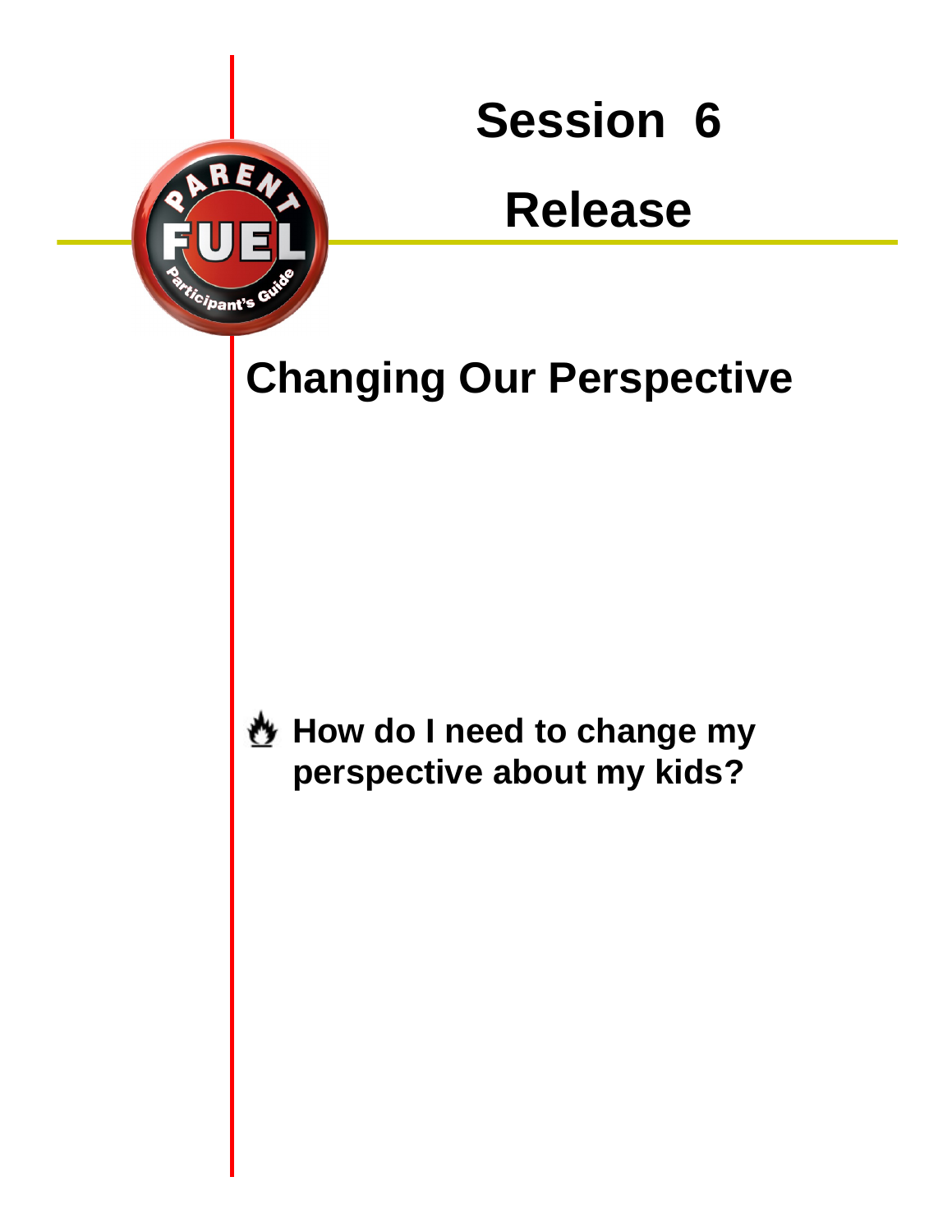### **Release**

**Pursuing God's Purposes** 

*ipant*'s

**How do I help my kids pursue God s purposes?**